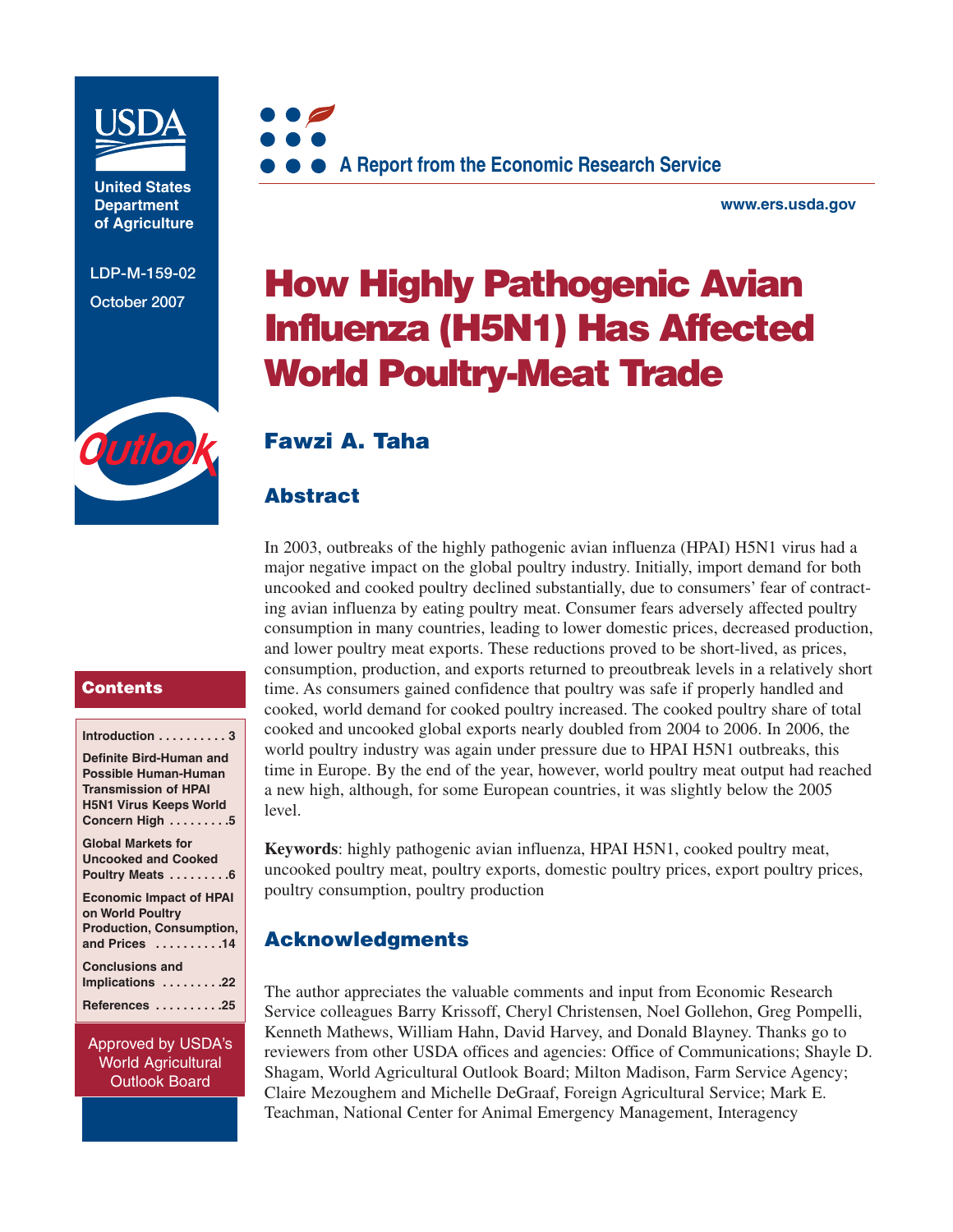Coordination, APHIS Veterinary Services; Kenneth Forsythe, Jr., Agricultural Economist, APHIS Veterinary Services, National Surveillance Unit; and Gay Y. Miller, AAAS Science and Technology Policy Fellow, National Center for Animal Health Emergency Management, National Veterinary Stockpile, APHIS Veterinary Services. The excellent editorial and design efforts of Tom McDonald, Priscilla Smith, Angela Anderson, and Cynthia Ray, ISD/ERS, are greatly appreciated.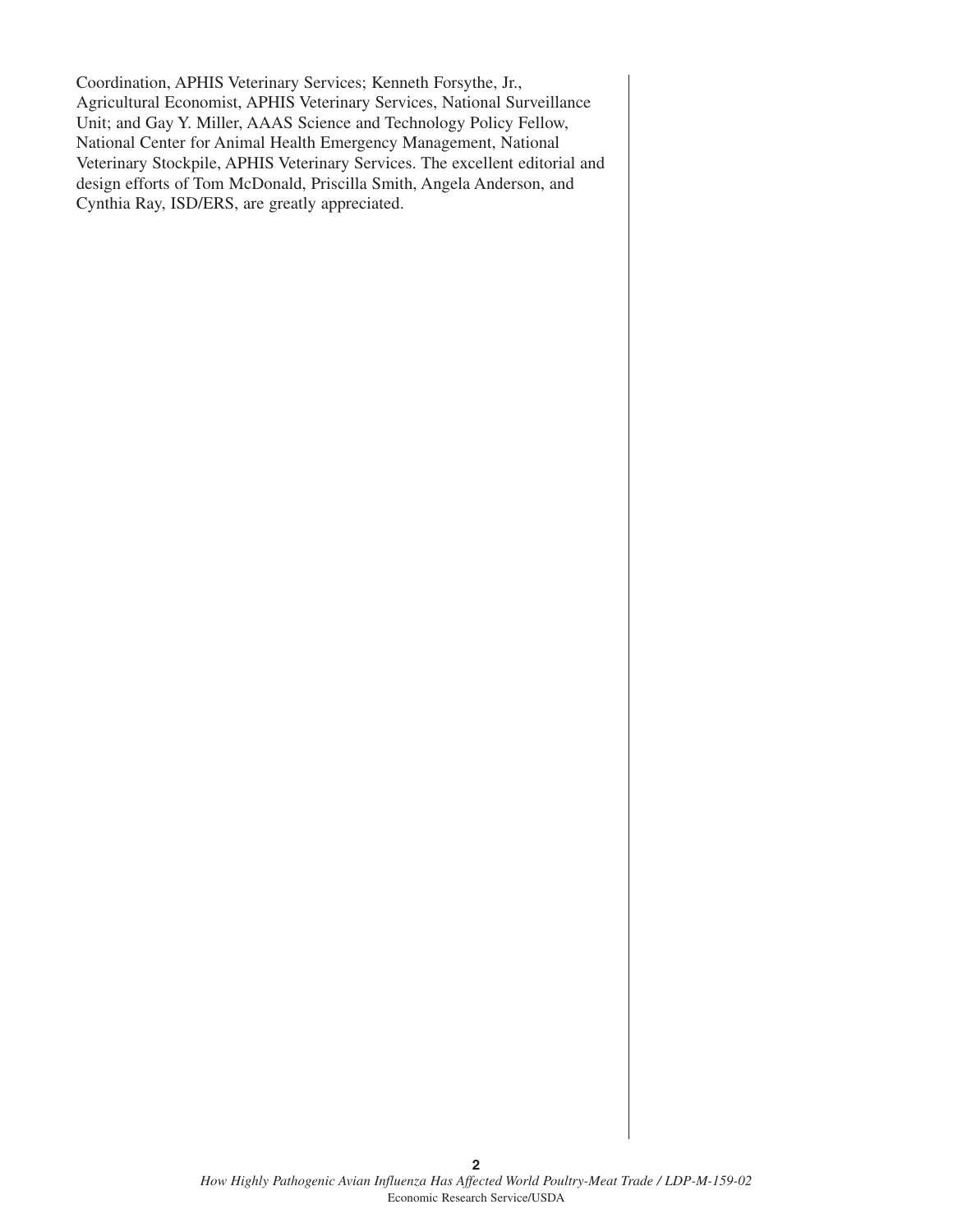# **Introduction**

The outbreak of highly pathogenic H5N1 avian influenza (HPAI H5N1) in East and Southeast Asia in November 2003 had a worldwide impact on poultry production, consumption, domestic prices, export prices, and trade patterns in both HPAI-infected and uninfected countries around the world. The impact worsened as the virus spread westward to many countries in Asia, Central Europe, the Middle East, Africa, and Western Europe. In infected countries, millions of chickens died or were culled, prices plunged, and demand for poultry meat dropped substantially. In response, domestic production and exports declined. In uninfected countries, poultry exports were adversely affected due to temporarily falling demand for poultry meat.

Based upon risk concerns, many governments banned poultry imports from HPAI H5N1-infected countries to minimize the risks to uninfected flocks and to human populations. The import bans caused a 23-percent decline in global uncooked and cooked poultry meat exports from fourth-quarter 2003 to firstquarter 2004 (the first quarter following initial HPAI outbreaks).<sup>1</sup> However, as more information became available, consumers' fears subsided somewhat upon learning that poultry is safe if properly handled and cooked over 165 degrees Fahrenheit (OIE, October 2005; Swayne, 2006). Global cooked poultry exports rebounded and rose 3.2 percent in 2004 and another 42 percent in 2005. Global uncooked poultry exports declined 6.9 percent in 2004 but rose 10 percent in 2005. In 2006, cooked poultry exports rose 13 percent, while uncooked poultry exports declined 1 percent from 2005.

The major objective of this report is to analyze the impact of HPAI on global poultry meat trade following the 2003 outbreaks that started in East and Southeast Asia. The market analysis summarizes the growing demand for cooked poultry products, with attention to the growing challenge to uncooked poultry markets and competition among major suppliers in world markets. The report briefly discusses the spread of the HPAI virus and analyzes its impact on global export markets for poultry meats (uncooked and cooked), major exporters, world production, consumption, and domestic and export prices, as well as its implications for the United States.

1"Global" or "world" data are from Global Trade Atlas (GTA). These data are preferred to those of the United Nations' Food and Agriculture Organization or United Nations Trade Statistics data, because GTA data are reported monthly with only a few months' lag time, compared with at least 1 year's lag for FAO or other UN data. GTA poultry exports data are from the official sources of 69 reporting countries, while FAO data come from 209 countries. GTA poultry exports accounted for over 99 percent of total FAO poultry exports during 1996-2005. Statements referencing "global" or "world" conditions are based on this GTA information, unless otherwise noted.

**3**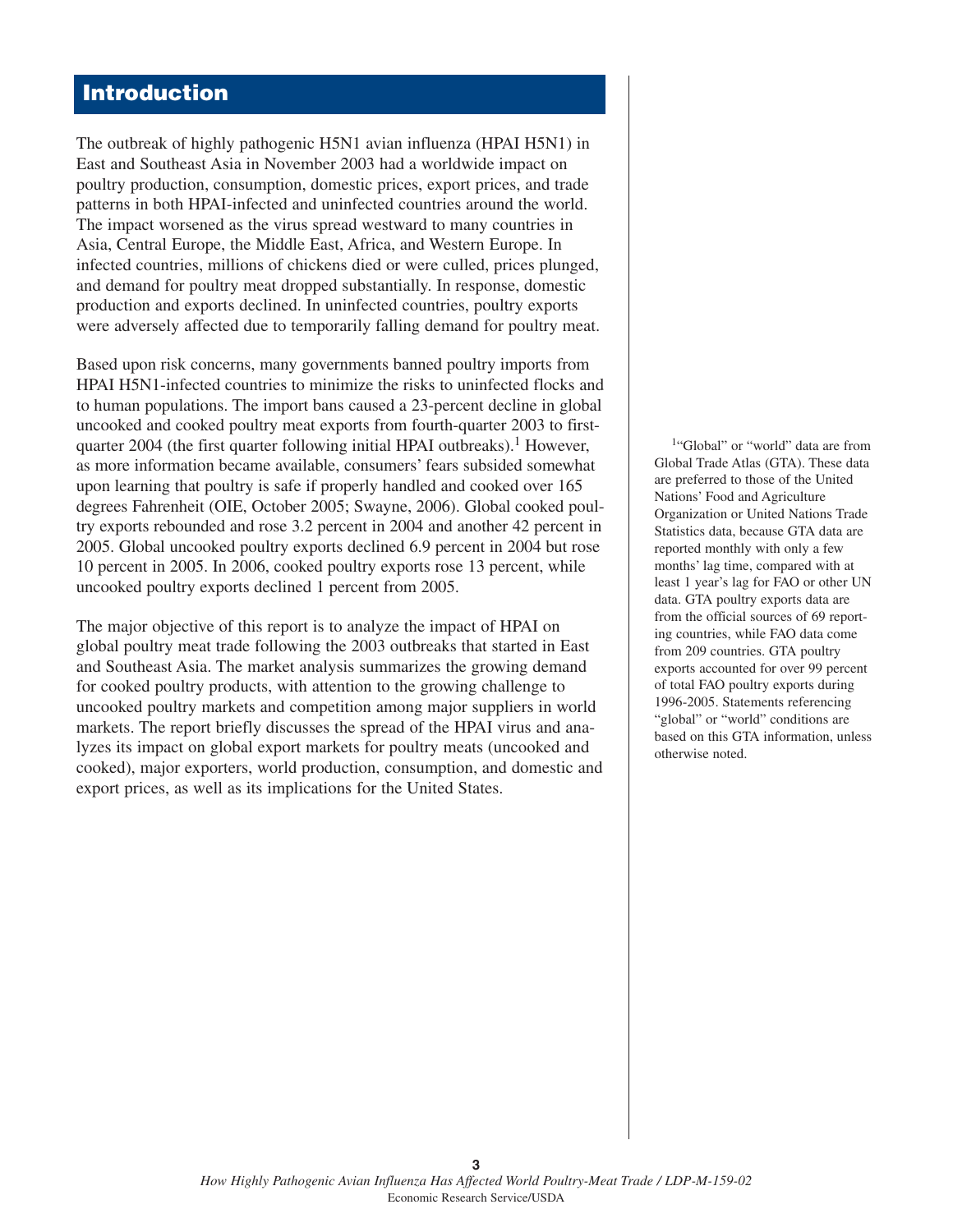### **Avian Influenza Primer**

Avian influenza is caused by a virus common in wild birds and contagious to other birds, including chickens, turkeys, ducks, geese, quail, ostrich, guinea fowl, and pheasants. Influenza viruses have two main surface antigens: haemagglutinin (H) and nearaminidase (N). There are many H and N subtypes, but the highly pathogenic avian influenza types are caused by viruses that carry H5 or H7, and, rarely, H9. The current major poultry epidemic in Asia, the Middle East, Africa, and Europe is caused mostly by the H5N1 virus (United Nations, FAO, *FAOAIDE News*, July 2007).

Avian influenza viruses are classified by pathotype as highly pathogenic (HPAI) or low pathogenic (LPAI). In the case of HPAI, mortalities occur within hours of initial infection and up to 2 days with up to a 100 percent mortality rate. Eggs laid after infection frequently have no shells, and if hens recover from the disease, they usually do not lay eggs afterward. In LPAI cases, mortality in chickens ranges from 3 percent in caged layers to 15 percent in broilers. Egg production per hen can drop by 45 percent, but returns to normal after 2-4 weeks.

Domestic poultry infection with the H5N1 virus is more likely to occur in areas where wild waterfowl congregate and domestic poultry are not in birdproof sheds. Certain species of wild ducks can carry influenza viruses without exhibiting any clinical signs of disease. Viral transmission can occur from contaminated water and wild bird droppings, as well as from direct contact with wild birds by farmed poultry. Therefore, good farm-management practices focus on preventing close wildlife contact with humans and poultry by improving biosecurity practices in commercial farms (European Commission, EU, *Food Safety*, November 2006; United Nations, FAO, *Animal Health Special Report*, October 2006; OIE avian influenza update, October 2006).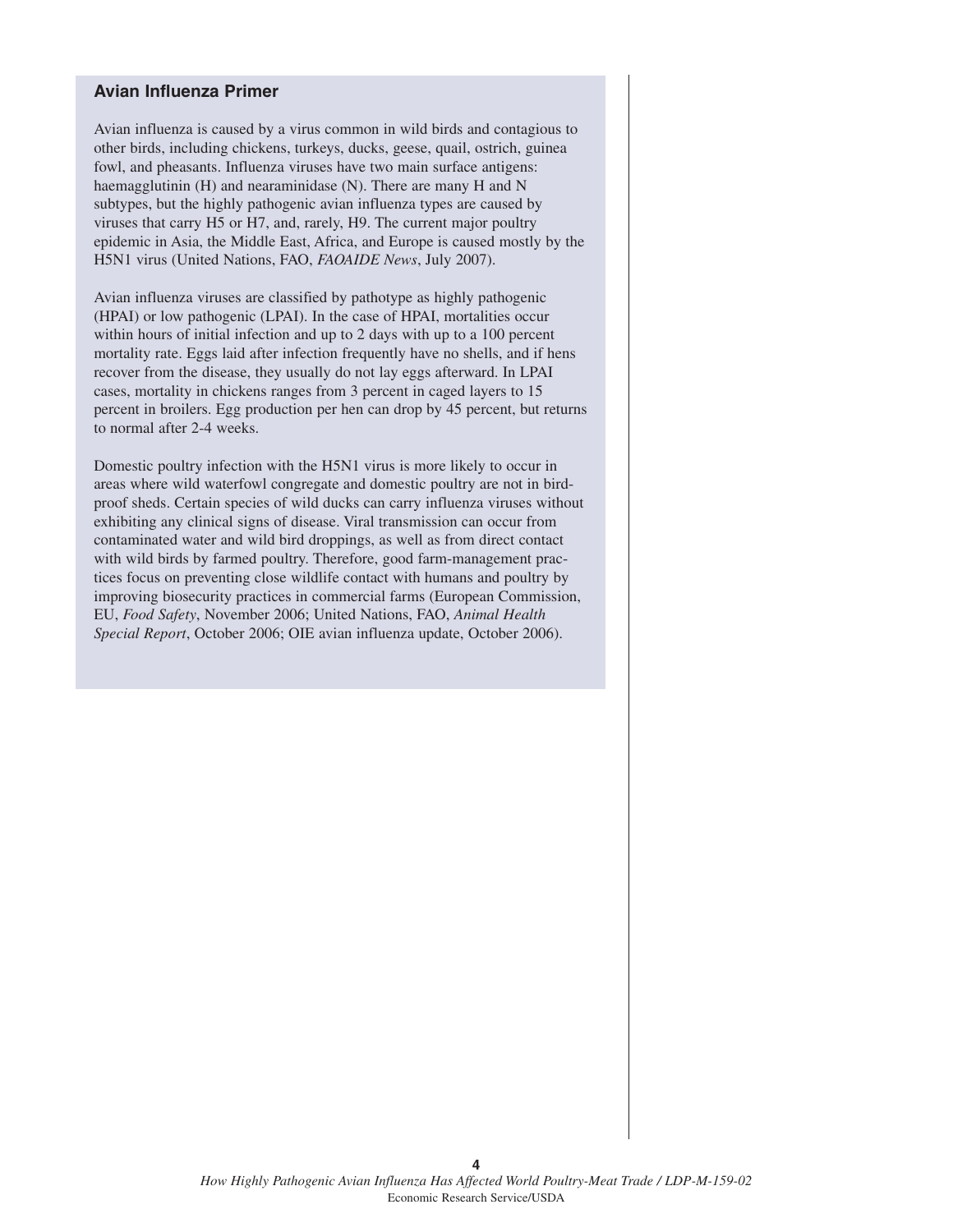# **Definite Bird-Human and Possible Human-Human Transmission of HPAI H5N1 Virus Keeps World Concern High**

Unlike other earlier avian influenza viruses that infected only poultry flocks and disappeared a few months later, the current HPAI H5N1 virus caused serious international concern due to the ability of the virus to spread from poultry to humans and possibly between humans. There is increasing world concern about the risk of the HPAI H5N1 virus mutating so that it becomes easily transmissible and sustained between humans, which could lead to a human pandemic. As of July 31, 2007, the number of confirmed human cases of HPAI totaled 319, including 192 fatalities: 81 in Indonesia, 42 in Vietnam, 17 in Thailand, 16 in China, 15 in Egypt, 7 in Cambodia, 5 in Azerbaijan, 4 in Turkey, 2 in Laos, 2 in Iraq, and 1 in Nigeria (United Nations, FAO, *FAOAIDE News*, July 31, 2007).

The first cases of HPAI H5N1were discovered in Hong Kong in 1997. The HPAI H5N1 virus was dormant until it resurfaced in Vietnam in October 2003 and spread to neighboring countries, including Laos, Cambodia, Hong Kong, Japan, Thailand, Indonesia, and China in January 2004 (Otte et al., 2004; International Livestock Research Institute, 2006). In 2005, the disease rapidly moved westward to Russia (July 2005), Kazakhstan (August 2005), Turkey (October 2005), Romania (October 2005), Croatia (October 2005), Macedonia (November 2005), and Ukraine (December 2005).

In Africa, H5N1 spread rapidly: Nigeria (January 2006), Niger (February 2006), Egypt (February 2006), Cameroon (February 2006), Burkina Faso (March 2006), the Sudan (March 2006), Ivory Coast (March 2006), and Djibouti (April 2006).

In 2006, HPAI outbreaks occurred in Greece and Bulgaria (January), Italy, Hungary, Slovenia, and France (February), Poland and Czech Republic (March), and Spain (July).

In January 2007, the H5N1 virus resurfaced in a poultry farm in Miyazaki prefecture, Japan's largest poultry-producing region—the first outbreak there in more than 3 years. Outbreaks also resurfaced in a goose farm in Hungary in January 2007. In February, the HPAI virus hit a turkey farm in the United Kingdom owned by Bernard Matthews PLC, Europe's largest turkey producer, causing the deaths and culling of 159,000 turkeys in an effort to stamp out the disease (United Kingdom, Department for Environment, Food, and Rural Affairs, 2007). It was the first time H5N1 virus had occurred in the United Kingdom since an infected wild swan was found in Scotland in March 2006.

Governments are obliged to report outbreaks of highly pathogenic avian influenza to the Paris, France-based OIE (founded in 1924 as Office International des Epizooties; in 2003, OIE was renamed the World Organization for Animal Health but retained its well-known acronym). Such reports must include the official date of outbreaks in birds, other data, and updates on the status of the infection. More details on outbreak dates and country-by-country updates are available on the OIE website (http://www.oie.int (OIE, October 2006)).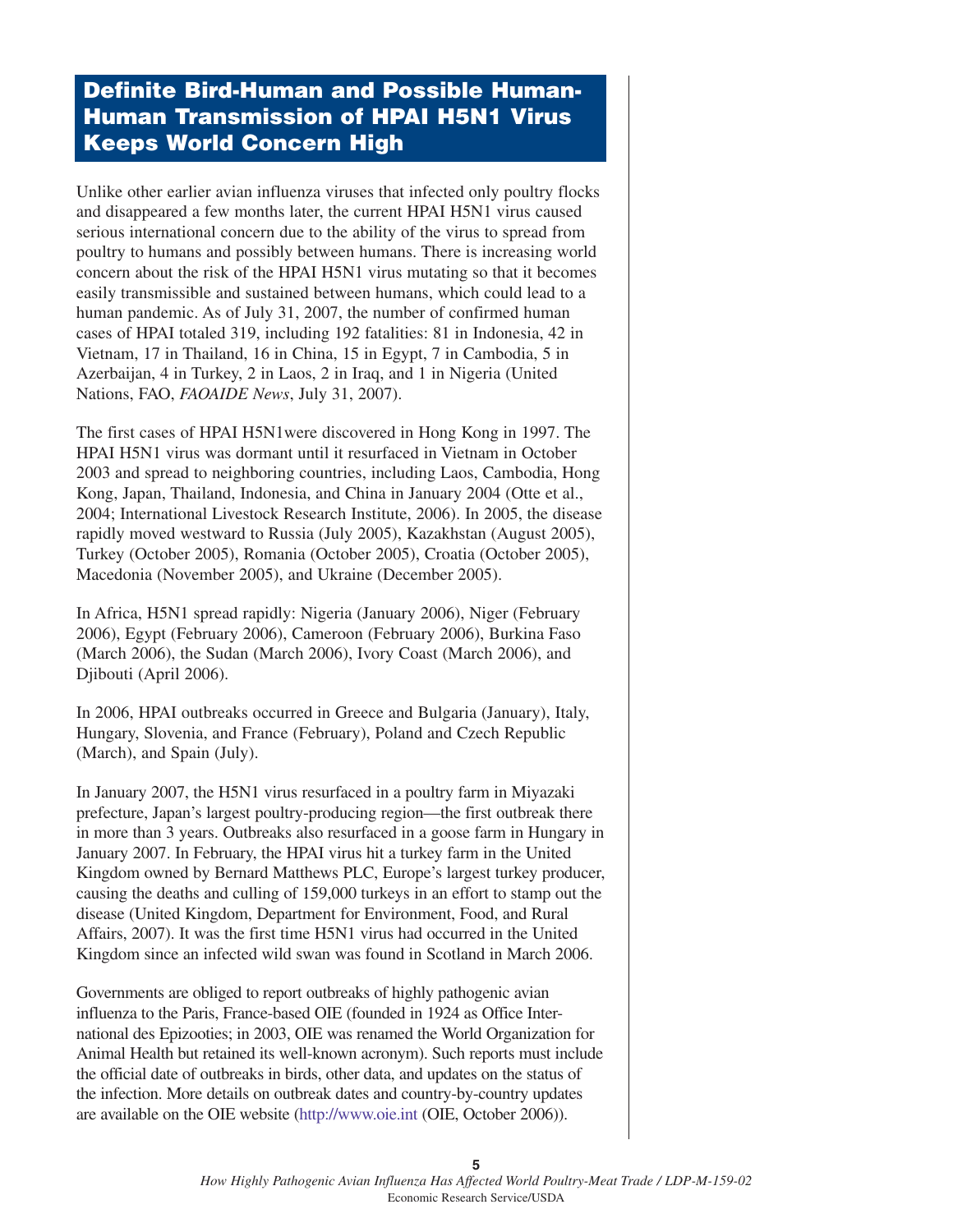# **Global Markets for Uncooked and Cooked Poultry**

The major global markets for uncooked and cooked poultry were affected differently during HPAI outbreaks and their aftermaths. Uncooked poultry includes fresh, chilled, or frozen broilers, chickens, turkeys, ducks, geese, and guinea fowls sold in cuts, parts, or whole birds. Cooked poultry includes all processed poultry products sold in preserved, smoked, prepared, or cooked form. They are ready to consume after a relatively short preparation time.

Following the late-2003 HPAI outbreaks in China and Thailand, many importing countries banned both uncooked and cooked poultry imports, causing a sharp decline in global poultry trade. Consequently, global exports of cooked poultry decreased 35 percent in the first quarter of 2004 (the first full quarter after HPAI outbreaks in East and Southeast Asia), rebounded 27 percent in the second quarter, and ended the fourth quarter of 2004 about 19 percent higher than the pre-outbreak level (fourth quarter 2003) (fig. 1).

World exports of uncooked poultry decreased 22.4 percent in first quarter 2004, bounced up slowly, but ended 4.3 percent below the level of fourth quarter 2003. The initial drop (first quarter of 2004) in cooked poultry exports was larger than the early drop in uncooked poultry exports because Thailand and China, the two leading exporters of cooked poultry products, were infected with the HPAI H5N1 virus and their exports were banned worldwide. Supplies of cooked poultry products were constrained due to limited global capacities and production facilities. But supplies of uncooked poultry meat were available from several HPAI H5N1 virus-free countries, including the United States, Brazil, EU-25, and others. In the fourth quarter of 2003, China and Thailand accounted for 56 percent of world's total

### Figure 1





Source: Global Trade Atlas.

**6** *How Highly Pathogenic Avian Influenza Has Affected World Poultry-Meat Trade / LDP-M-159-02* Economic Research Service/USDA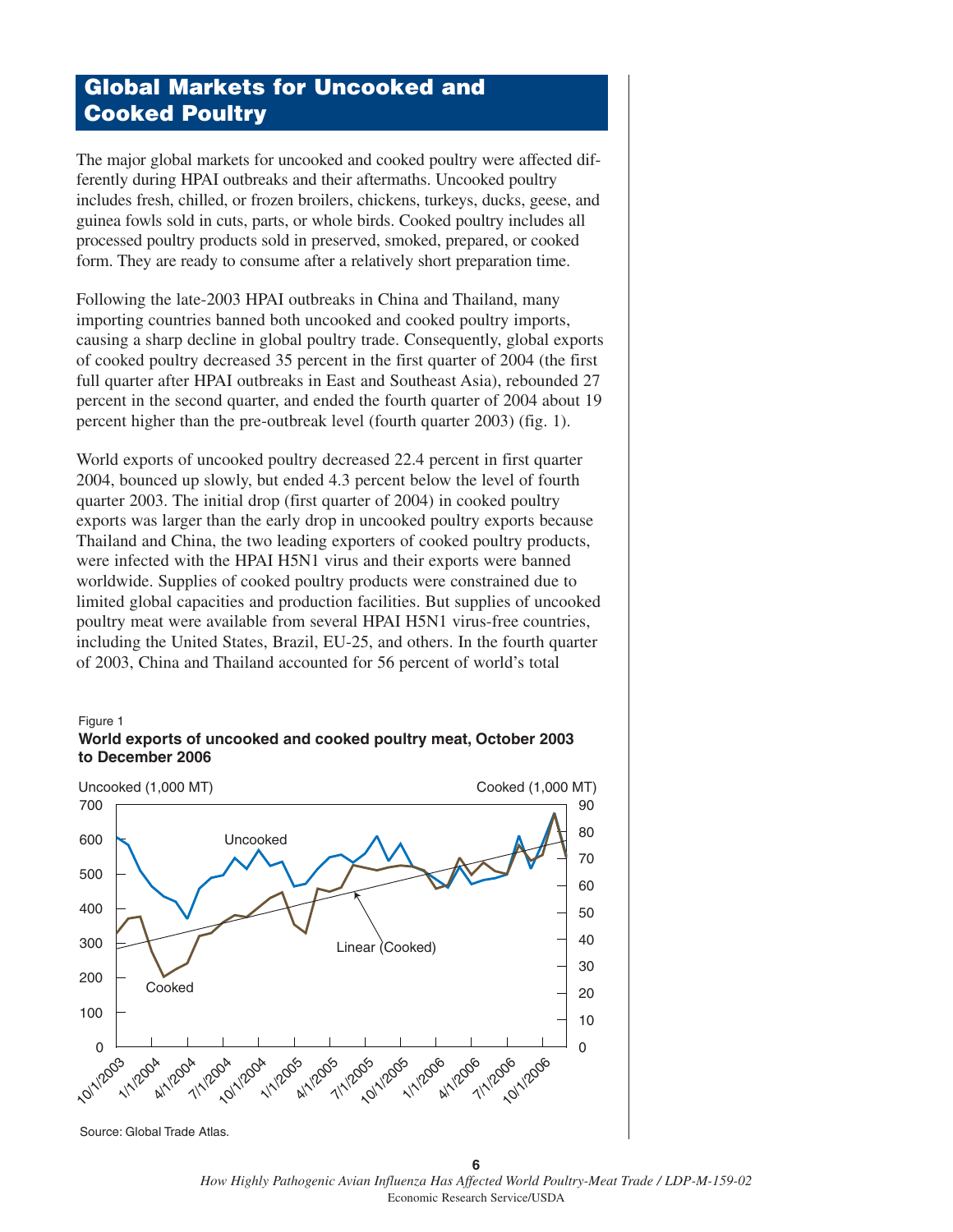cooked poultry exports, but that number dropped to 45 percent in the first quarter of 2004. The export share of U.S. and Brazilian cooked poultry products increased from 65 percent to 73 percent of world total exports during the same period.

Demand for cooked poultry continued to grow rapidly in contrast to the corresponding drop in demand for uncooked poultry. Cooked poultry exports ended December 2006 (the latest available data) 73 percent higher than the pre-HPAIoutbreak level of exports in October 2003. During the same period, uncooked poultry exports declined 9.9 percent (Global Trade Atlas, May 2007).

# **Uncooked-Poultry World Exports Stay Down**

Global exports of uncooked poultry dropped substantially from December 2003 to April 2004 due to poultry disease outbreaks in East and Southeast Asia, recovered afterward, and declined again as HPAI H5N1 spread to Europe. Ninety percent of world exports of uncooked poultry are broilers and chickens, 8 percent are turkeys, and less than 2 percent are ducks, geese, and guinea fowl. World exports of uncooked poultry dropped 18 percent by volume in just one quarter, from the fourth quarter of 2003 (pre-outbreak level), to the first quarter of 2004. In 2003, the United States was the world's largest exporter of uncooked poultry meat, shipping 37 percent of total exports. Brazil ranked second at 29 percent, followed by the EU-25 (13 percent), Thailand (5.5 percent), and China (3.9 percent) (fig. 2).

The greatest impact of the disease fell on Thailand, whose exports dropped 75 percent in first quarter 2004, compared with the fourth quarter of 2003, followed by China (63 percent), and Hong Kong (55 percent) (fig. 3). During this one quarter, U.S. uncooked poultry exports decreased 27 percent; Brazil was the only major exporter that boosted its global shipments, by 6 percent. The substantial decrease in U.S. exports was due to the discovery of a less pathogenic variant of an HPAI H5N2 virus in Texas, and





**7** *How Highly Pathogenic Avian Influenza Has Affected World Poultry-Meat Trade / LDP-M-159-02* Economic Research Service/USDA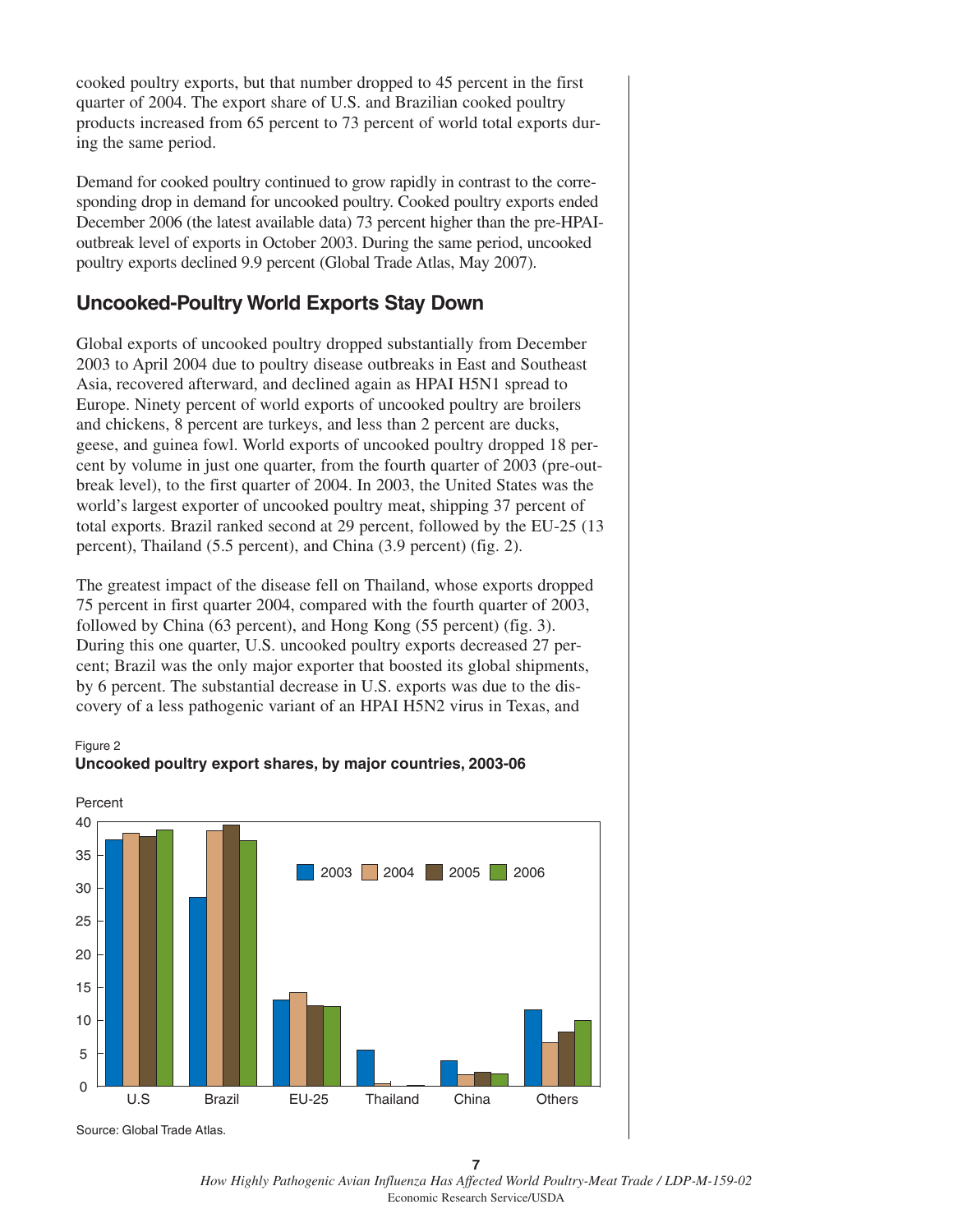### Figure 3 **Uncooked poultry meat exports by major HPAI-infected countries, October 2003 to December 2004**

Metric tons



Source: World Trade Atlas.

low pathogenic avian influenza (LPAI) virus outbreaks on poultry farms in Connecticut, Rhode Island, New Jersey, Maryland, and Delaware. As a result, import bans were extended to U.S. shipments, and Brazil was able to barely overtake the U.S. position as the world's largest poultry meat exporter in 2004. Hong Kong and Japan reopened their markets for U.S. poultry in May and June 2004, respectively. In 2006, the United States regained its position as the world's largest exporter of uncooked poultry.

In 2006, world exports of uncooked poultry decreased 1 percent over 2005, due mainly to HPAI H5N1 outbreaks in Europe and the influence of consumer fears on poultry demand. In the first half of 2006, the EU-25 reported most of the decrease, down 24.4 percent, with drops of 51 percent in Greece, 35 percent in France, 21 percent in Spain, and 3.5 percent in Italy (Italy dropped 21 percent from the second half of 2005) (fig. 4). U.S. shipments of uncooked poultry rose 2 percent over the same period, boosting the U.S. share to 42 percent of the world total, followed by Brazil (37 percent), EU-25 (10 percent), and China (2 percent).

For all of 2006, however, poultry meat exports from China declined 13 percent, from Brazil 7 percent, from EU-25 2 percent; but U.S. poultry-meat exports increased 2.2 percent over 2005. Export shares of the world's markets ended 2006 at 39 percent for the United States, followed by Brazil (37 percent), EU-25 (12 percent), and China (1.9 percent).

The Asian and European HPAI H5N1 outbreaks caused global-export losses of 260,000 metric tons (MT) of uncooked poultry meat between the fourth quarter of 2003 and the second quarter of 2006. Most of these losses were recovered, as exports rose 26 percent between the second and the fourth quarters of 2006, due mainly to diminished consumer fears.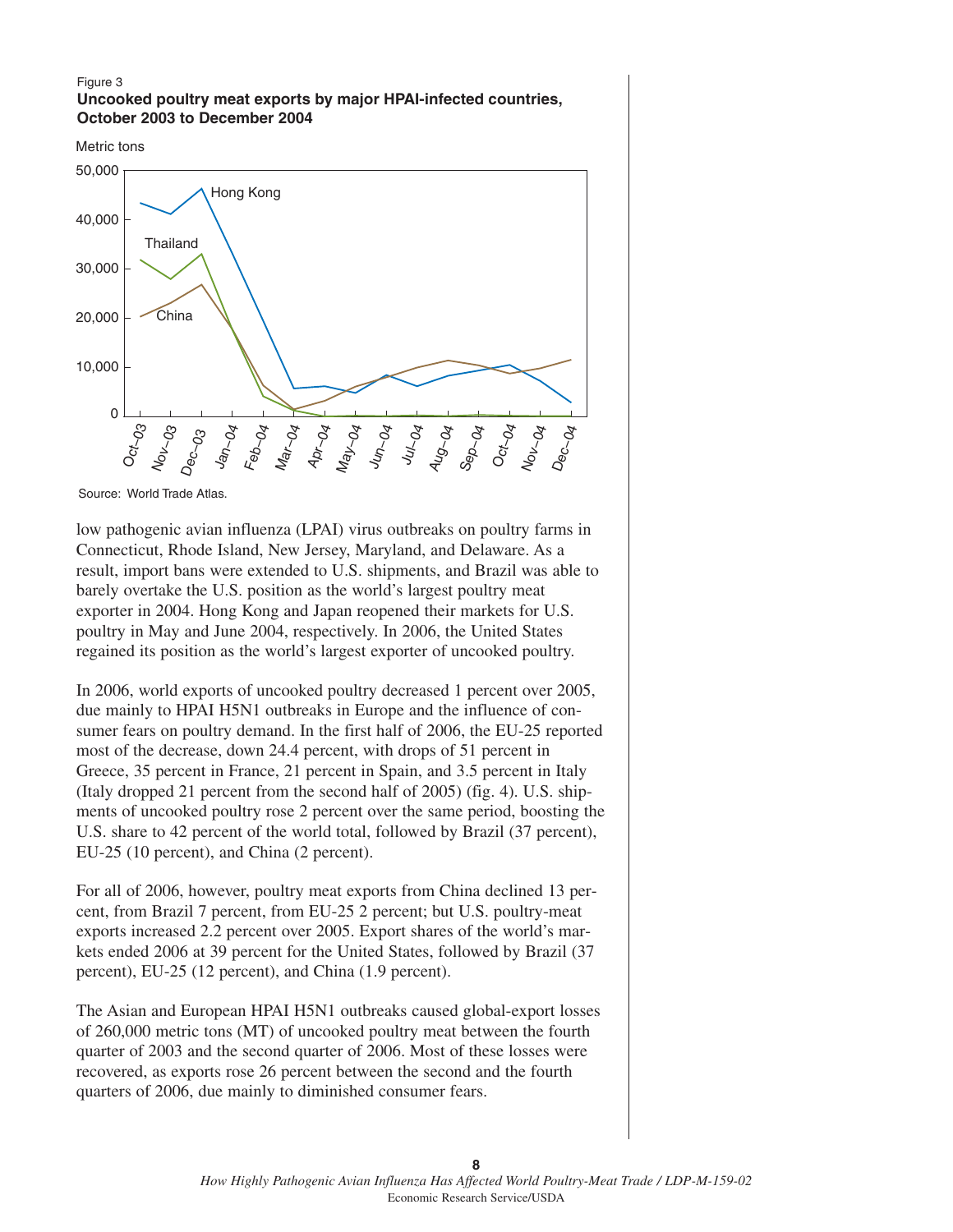### Figure 4 **HPAI impact on uncooked poultry meat exports from selected European Union countries, first half of 2006**





# **World Exports of Cooked Poultry Rise**

As a result of the late-2003 HPAI H5N1 outbreaks in Asia, global exports of cooked poultry decreased 35 percent in the first quarter of 2004 from exports in the fourth quarter of 2003. Later, as education efforts made consumers aware that cooking kills the HPAI virus, global demand for cooked poultry increased, and major exporters responded by increasing their shipments, raising 2004 exports about 3.2 percent over 2003 levels. Cooked poultry exports rose substantially, by 43 percent in 2005, and 13 percent in 2006 over 2005 (Global Trade Atlas, 2007). Major exporters were Thailand, China, Brazil, the United States, and the EU-25 (fig. 5).

In value terms, both Asian and European HPAI H5N1 outbreaks resulted in a 156 percent increase in global cooked poultry export value between the first quarter of 2004 and the fourth quarter of 2006. Except for the downward plunge in the first quarter of 2004, export values generally trended upward. By contrast, the export value of uncooked poultry rose only 41 percent during the same period. The value of uncooked poultry exports bounced off the low of \$1.48 billion in the first quarter of 2004 to a high of \$2.17 billion just before the start of the HPAI H5N1 outbreaks in Europe in late 2005. The value then fell to \$1.47 billion in the second quarter of 2006, due to an HPAI panic in Europe and lower demand for exports from Brazil, but rebounded to \$2.1 billion in the fourth quarter (fig. 6).

In volume terms, the cooked-poultry share of global cooked and uncooked poultry exports nearly doubled from 6.4 percent in the first quarter of 2004 to 12.1 percent in the second quarter of 2006 and 11.4 percent in the first quarter of 2007 (fig. 7).

Cooked poultry contains three harmonized standard (HS) categories of the (harmonized tariff code)<sup>2</sup>: chicken meat (HS 160232), turkey meat (HS 160231), and "all others"—ducks, geese, and guinea fowls (HS 160239).

**Global Exports of Cooked Chicken Meat Rise (HS 160232**)**.** In 2003, the

2U.S. Department of Commerce, U.S. Census Bureau, August 2007; United Nations Trade Statistics, August 2007.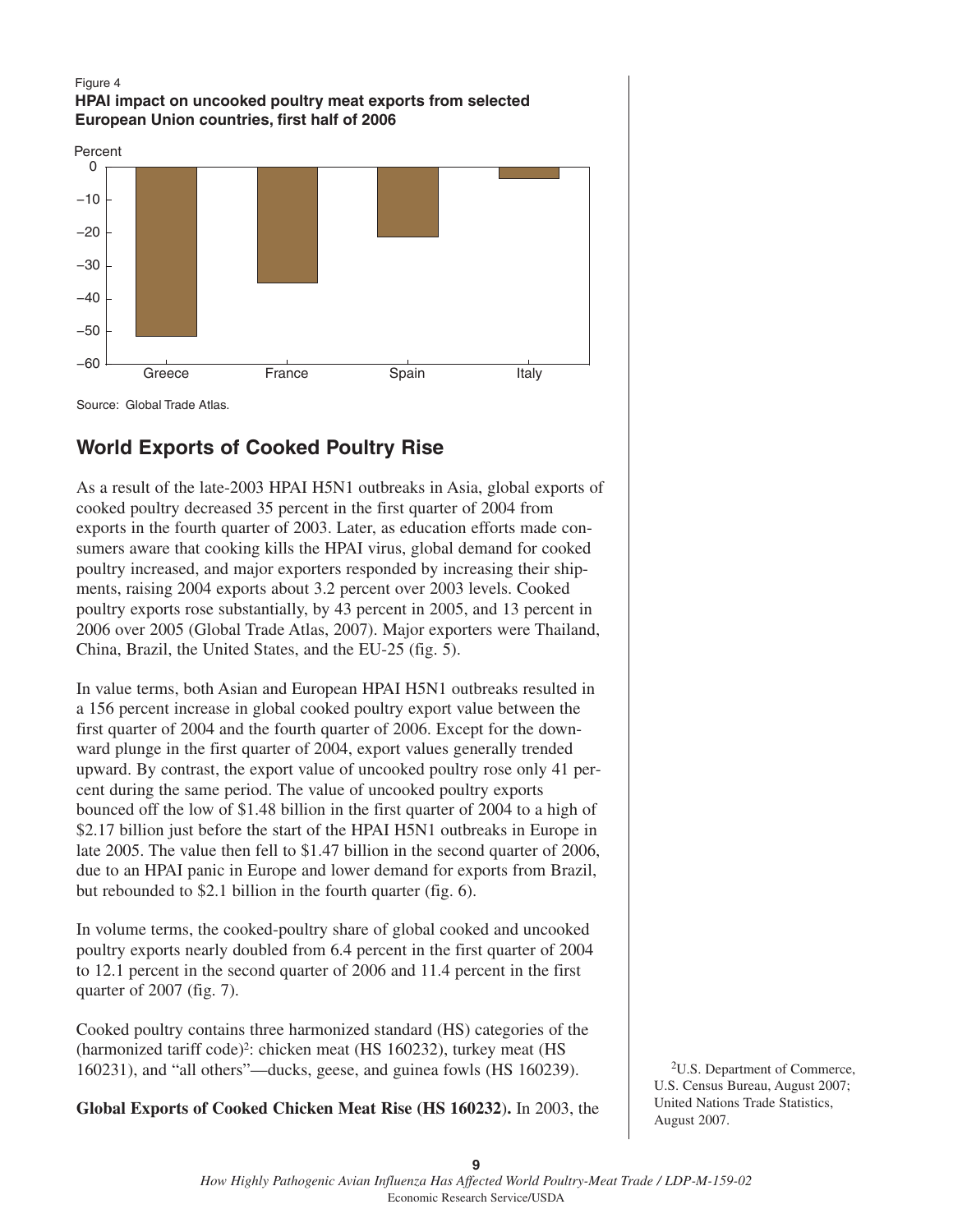### Figure 5 **Cooked poultry export shares, by major countries, 2003-06**



Source: Global Trade Atlas.

### Figure 6





Source: Global Trade Atlas.

year prior to the import bans, exports of cooked chicken made up the largest proportion (74 percent) of total cooked poultry exports, followed by ducks, geese, guineas (19 percent), and cooked turkey (7 percent). In 2004-2006, exports of cooked chicken increased to 80 percent of total cooked-poultry exports, while turkey exports rose to 11 percent, and duck and geese exports declined to 9 percent.

World exports of cooked chicken amounted to 368,774 metric tons in 2003, rose to 586,942 MT in 2005, and grew another 13 percent in 2006. China and Thailand were the leading exporters of cooked chicken,

### **10** *How Highly Pathogenic Avian Influenza Has Affected World Poultry-Meat Trade / LDP-M-159-02* Economic Research Service/USDA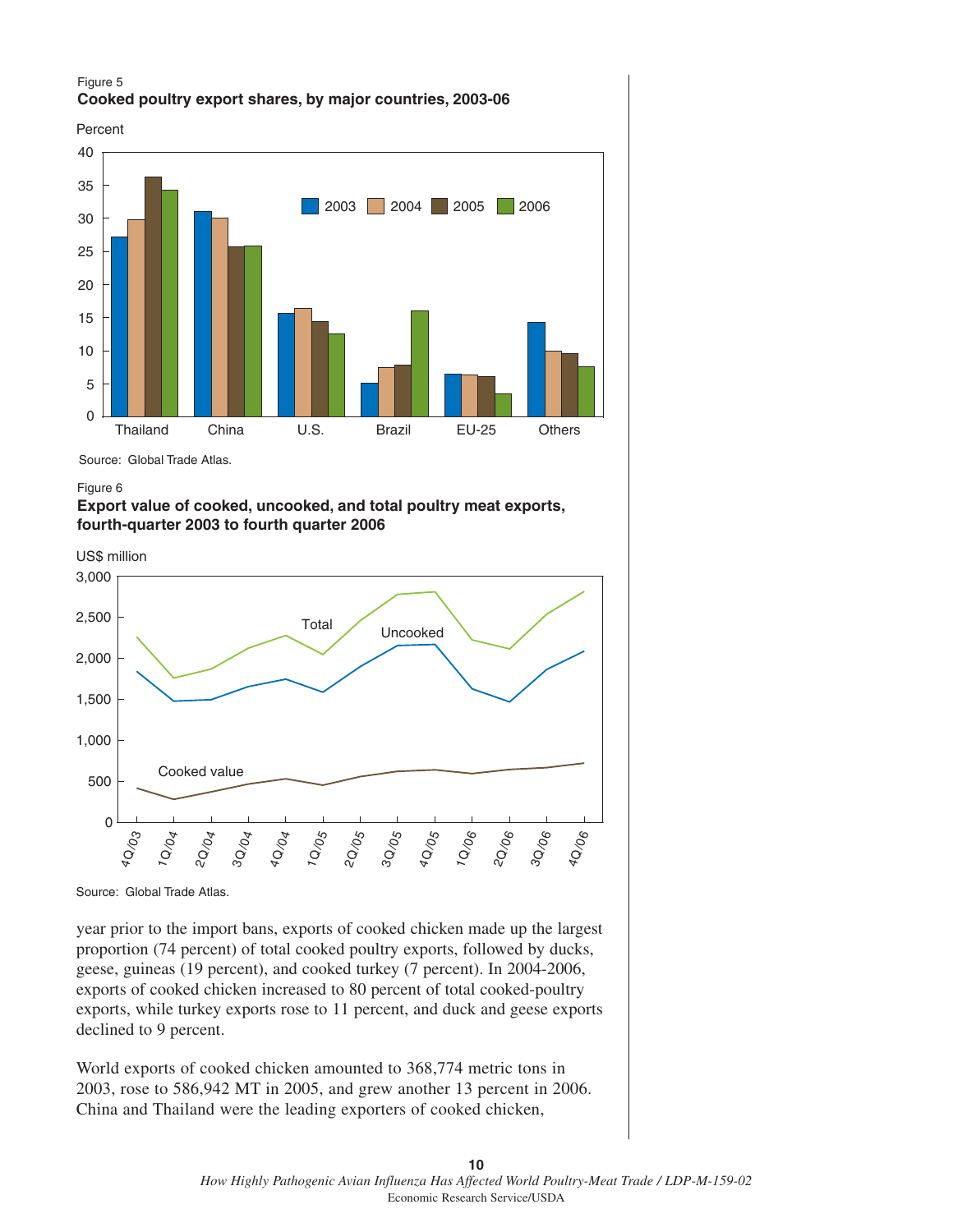### Figure 7 **World export quantity of uncooked and cooked poultry meat, 4th quarter 2003 to 1st quarter 2007**



Source: Global Trade Atlas.

accounting for 37 percent and 31 percent of world trade, respectively, in 2003. The U.S. share was 11 percent, followed by Brazil (9 percent) and the EU-25 (6 percent).

In 2004, the first year of imposed import bans due to HPAI H5N1 outbreaks, Thailand's poultry industry planned its response and switched from uncooked poultry exports exclusively to cooked poultry products (fig. 8). This strategy was successfully achieved, and Thailand became the world's largest exporter of cooked chicken (36 percent of world total), followed by China (29 percent) (fig. 9). During that time, export shares of all other exporters changed only slightly.

In 2005, Brazilian exporters rapidly increased their total foreign sales of cooked chicken by 86 percent over 2004 totals. Likewise, China's exports rose 43 percent, followed by the United States (37 percent) and Thailand (35 percent). On the other hand, EU-25 exports of cooked chicken declined 19 percent in 2005. In 2006, market shares were relatively unchanged, except for Brazil, whose share was 17 percent, up from 13 percent in 2005.

**Global Exports of Cooked Turkey Meat Rise From Low Base (HS**

**160231)**. World exports of cooked turkey rose 117 percent from 32,495 MT in 2003 to 70,608 MT in 2005, after declining by 6 percent in 2004 due to import bans imposed after the HPAI outbreaks. In 2006, turkey exports increased by 24 percent over 2005. The United States was the world's largest exporter of cooked turkey meat, accounting for 62 percent and 54 percent of the world's total in 2003 and 2004, respectively (fig. 10). However, Brazil's exports of cooked turkey rose rapidly from 1,876 MT in 2004 to 42,974 MT in 2005, or 61 percent of the world total. Consequently, Brazil became the world's largest exporter in 2005, followed by the United States (24 percent), EU-25 (4 percent), and all other countries (11 percent).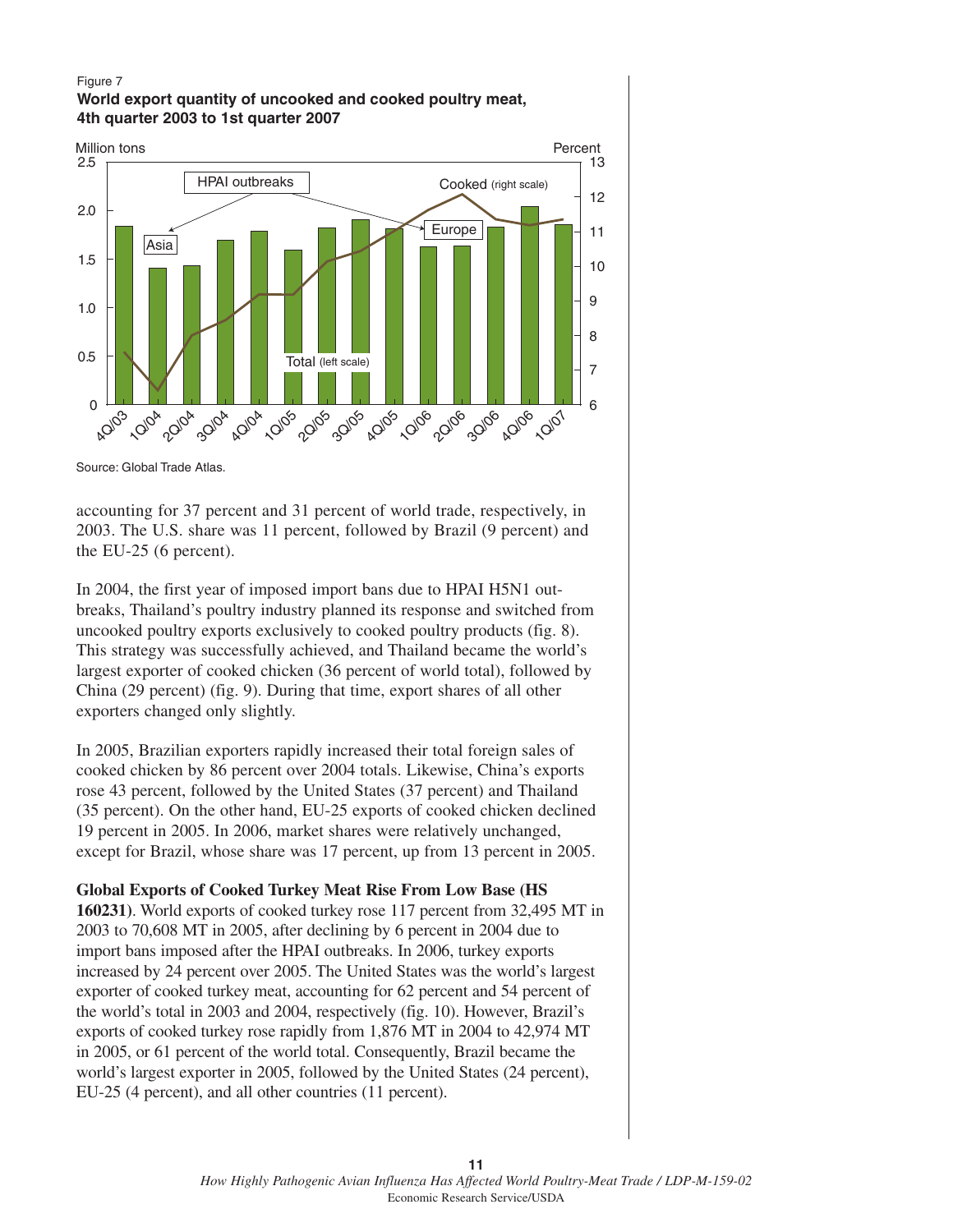### Figure 8 **Thailand's export value of uncooked and cooked poultry, October 2003 to December 2006**



Source: World Trade Atlas.

In 2006, these market share rankings changed substantially: Brazil's market share was 77 percent, while the U.S. share dropped to 13 percent, the EU-25 share stayed unchanged at 4 percent, and the share of other countries dropped to 6 percent. Thailand did not export any cooked turkey during the period, and China exported a few tons per month.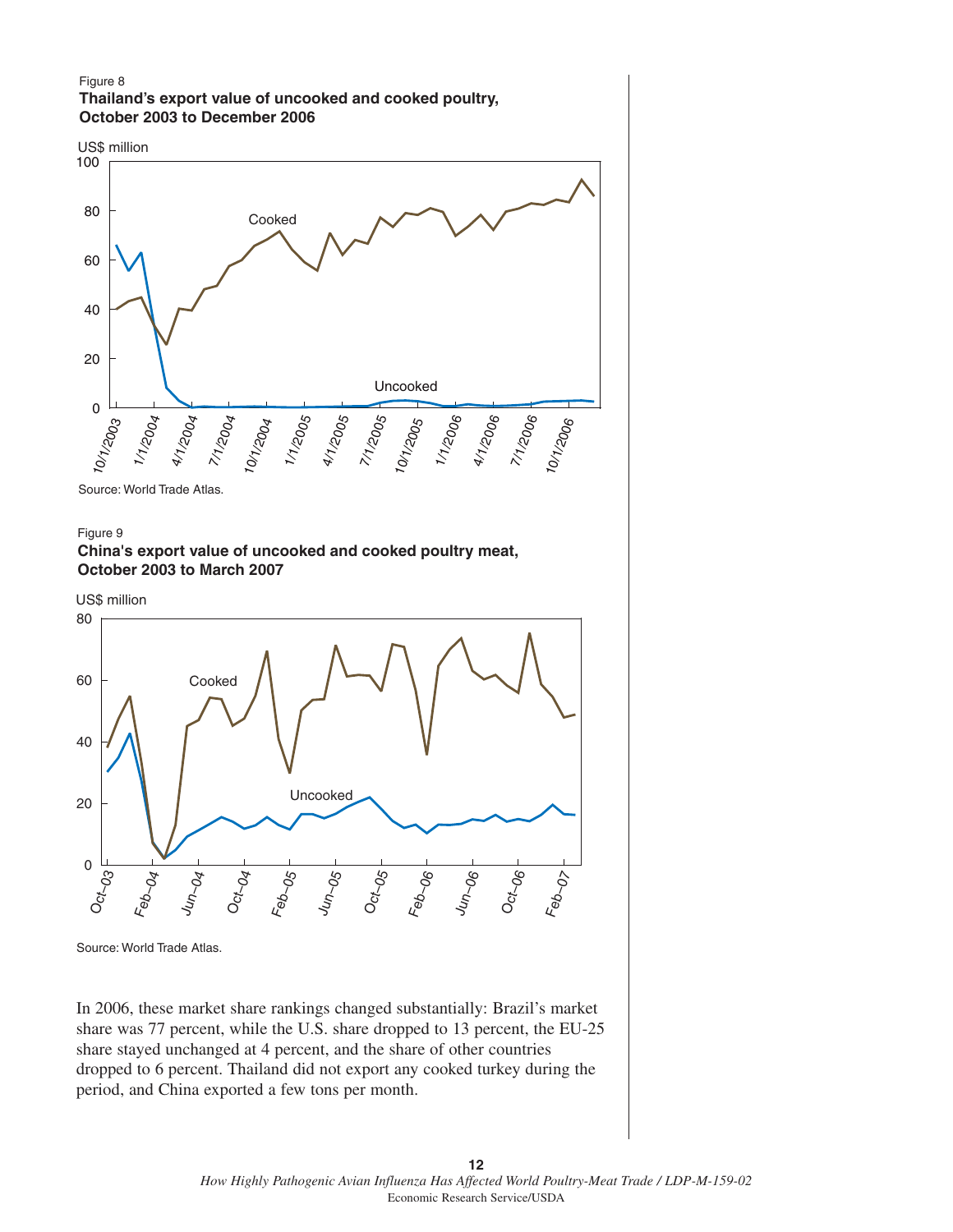### Figure 10 **Cooked turkey meat export shares (HS 160231) by major exporters, 1st quarter 2003 to 1st quarter 2007**





Source: Global Trade Atlas.

**Global Exports of Cooked Ducks, Geese, and Guinea Meat Recover (HS 160239**)**.** World exports of cooked ducks, geese, and guinea fowls (category HS 160239) were the hardest hit of the three categories by HPAI H5N1 outbreaks, declining to 57,949 MT in 2004, down from 96,162 MT in 2003. However, they rebounded to 73,070 MT in 2005 and 73,377 MT in 2006.

In 2004, Thailand was the world largest exporter of cooked ducks, geese, and guinea fowls, shipping 41 percent of world exports, followed by the United States (23 percent), EU-25 (8 percent), and China (5 percent). However, in 2005, Thailand's exports increased to 53 percent of the world total, followed by the United States (19 percent), China (15 percent), and EU-25 (4 percent). In 2006, Thailand's share of exports in the category rose to 59 percent, followed by the United States (16 percent), and China (14 percent). The decrease in world exports of "other" poultry (HS 160239 category) in 2004 was likely due to worldwide published scientific guidelines that the HPAI (H5N1) outbreaks probably start with direct or indirect contact between migratory and wild water birds (such as ducks and geese) and domestic poultry not raised inside poultry houses (United Nations, FAO, October 2006). Worldwide, commercially produced chickens and turkeys are usually raised in temperature-controlled enclosures, and therefore do not come in direct contact with migratory birds.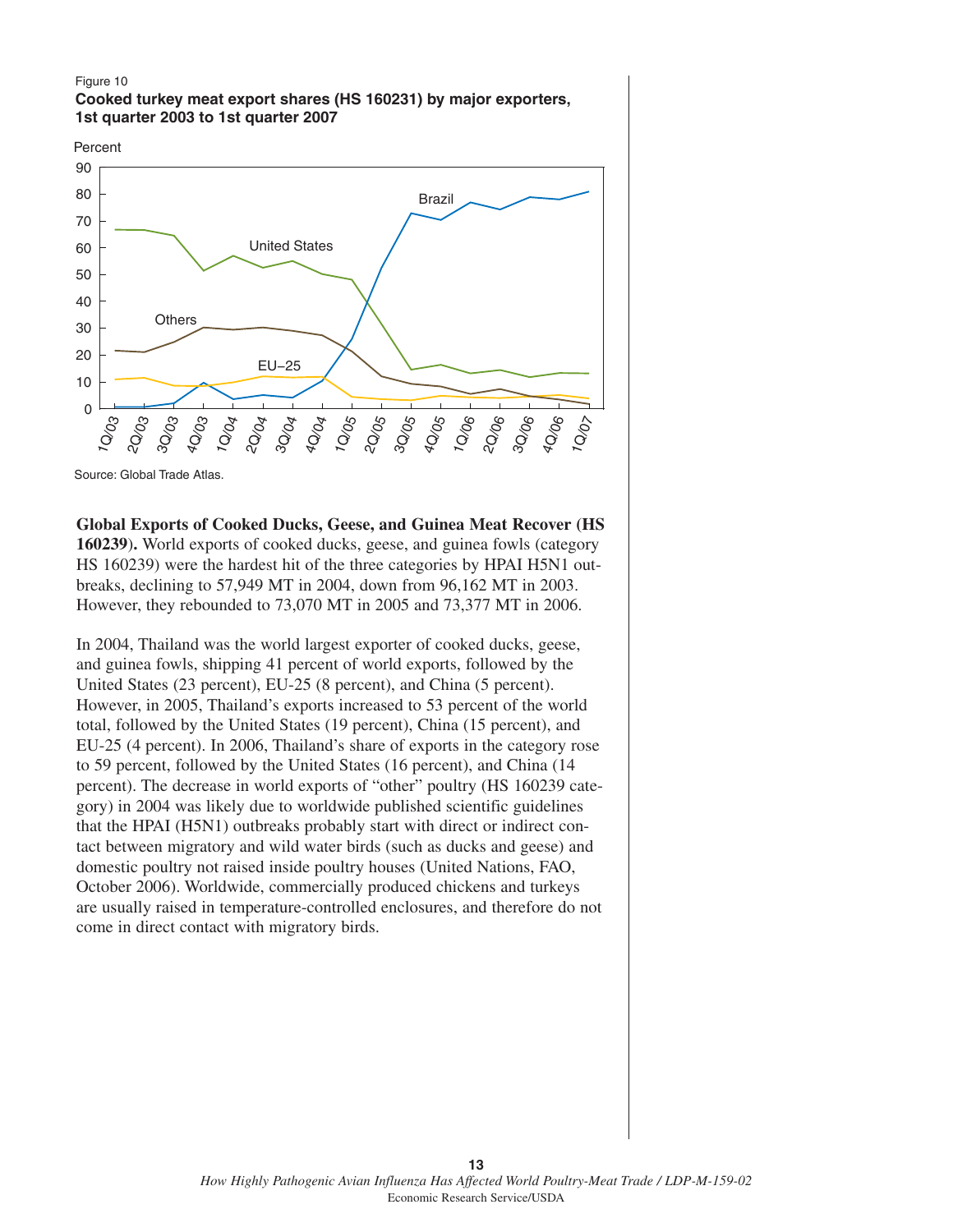# **Economic Impact of HPAI on World Poultry Production, Consumption, and Prices**

Like any other poultry disease, the direct economic impact of HPAI includes lost poultry and egg output and reduced production efficiency in cases of partial depopulation of poultry flocks. Losses include income losses resulting from production interruption, lower consumption, lower prices, and revenue loss for exporting countries.

Economic impacts are shaped by the time elapsed with reduced production and consumers' demand for poultry. Following a period of lower prices, markets tend to return to their pre-outbreak conditions. Economic losses are also influenced by producer and industry adaptation and possible market adjustment. Large poultry producers may choose to produce value-added poultry products to generate more revenue and minimize their losses. Likewise, poultry growers with backyard operations could seek other nonfarm incomes to compensate for lost income. Although losses to individual producers may be significant, at the aggregate level, losses may be less than suggested by the decrease in poultry output because of possible increase in compensating non-farm income.

# **HPAI H5N1 Trims World Poultry Meat Production**

Following the 2003 HPAI H5N1 outbreaks in Asia, world poultry production in 2004 did not diminish as expected, but rose 1.6 percent compared with increases of 2.1 percent in 2003 and 4.6 percent in 2002 (USDA, FAS, *Livestock and Poultry*, 2007). This unexpected rise was mainly due to the quick adaptation of HPAI-infected countries to global market demand, rising exportation of cooked poultry, and the ability of the poultry industry to speedily resume production. However, Thailand's poultry production declined nearly 28 percent from 1.37 million MT in 2003 to 985,000 MT in 2004 and was at 40-50 percent of its normal levels at the height of the HPAI outbreaks in 2004 (Agra-Europe, AE2104, May 7, 2004).

Production growth in China slowed down in 2004, but total poultry production was 271,000 MT higher than in 2003. Other infected countries, such as Indonesia, Vietnam, Singapore, South Korea, and Cambodia reported declining production in 2004 compared with 2003. However, the loss of production in those five countries combined was less than the decrease in Thailand (fig. 11). A major reason that world production did not decline is that production rose in HPAI-free countries. For example, U.S. production rose about 3 percent, Brazil's rose 10 percent, and EU-25 output grew 1 percent. All three countries gained world market share in 2004.

In 2005, world production rose to a record high of 81.4 million MT even though HPAI H5N1 outbreaks swept across a few more Central European countries near year's end. The HPAI H5N1 impact was small in 2005, with output increasing 4.7 percent, compared with a 1.6 percent rise in 2004 (Organization for Economic Cooperation and Development, August 2007). World production by region was led by Asia, with 31 percent of the global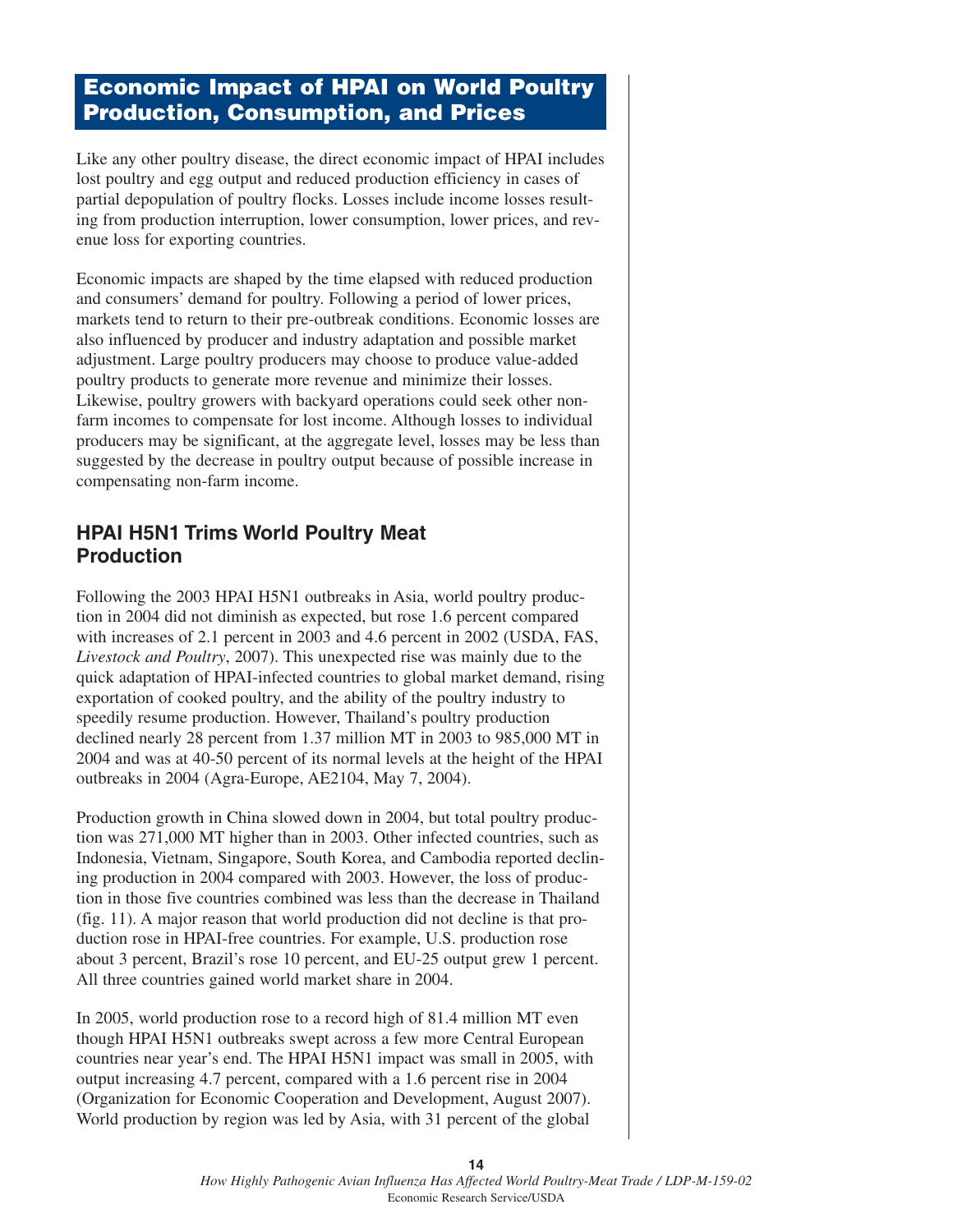### Figure 11 **HPAI impact on poultry production in selected Asian countries, 2003-05**



Source: United Nations, Food and Agriculture Organization.

total, followed by North America (24 percent), Latin America & Caribbean (20 percent), Western Europe (14 percent), Africa and Middle East (7 percent), and Eastern Europe (5 percent). The United States is the world's largest poultry producer, accounting for 23 percent of the world total, followed by China (17 percent), EU-25 (13 percent), Brazil (12 percent), Thailand, and Japan (1.4 percent each). The rest of the world combined accounts for 32 percent of poultry production.

Production shares of these countries changed only a fraction of a percent since 2000, except for Brazil's share, which rose from 8.7 percent of world production in 2000 to 11.8 percent in 2005.

As the HPAI H5N1 virus spread to Western Europe, production losses due to bird culling and reduced production were more damaging to the poultry industry in 2006 than in 2005. For example, EU-25 output declined 22 percent in the first quarter of 2006, due to a fall in EU demand, the embargos on EU exports (especially French products), and the availability of poultry at lower prices from Brazil and the United States. EU-25 poultry production amounted to about 11 million MT annually, of which two-thirds was produced in France, the United Kingdom, Spain, Germany, and Italy. The Mediterranean countries have been by far the worst hit by HPAI, due to their proximity to HPAI outbreaks in the Middle East and Africa (Agra-Europe, AE2199, March 2006).

Falling production prompted the poultry industries in Italy and France to demand aid from their governments and the European Commission. In March 2006, France provided compensation to farmers for income losses due to avian influenza. EU production of broiler and turkey meat declined from 2005 to 2006 by 2.3 percent and 3.5 percent, respectively (USDA, FAS, January 2007). In 2006, Brazilian production was expected to decline, due to worldwide consumer fears, falling import demand for poultry meat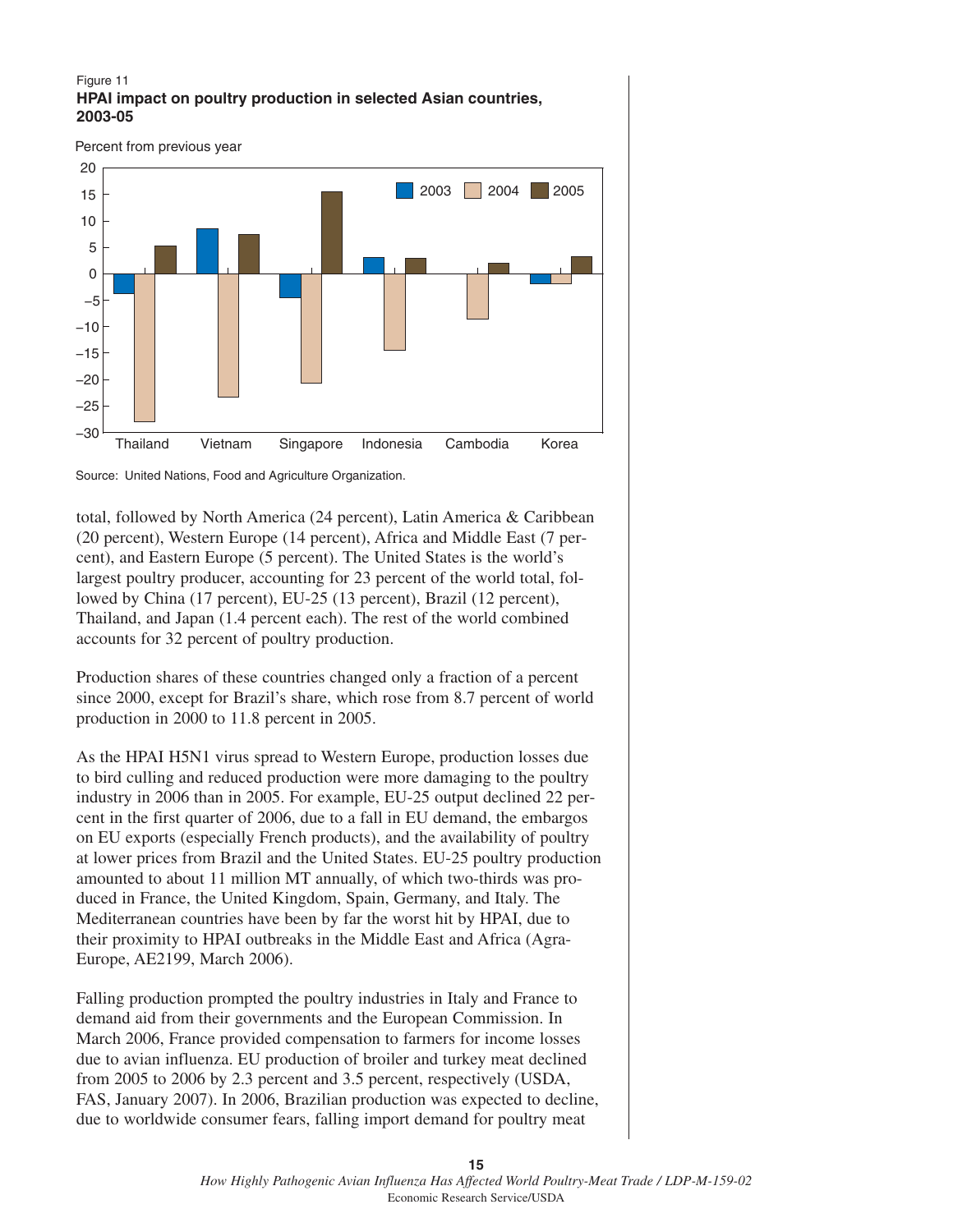from major importers, and the imposition of bans on Brazilian poultry exports following the confirmation of different disease outbreaks (Newcastle disease) in July 2006 (USDA, FAS, August 30, 2006). However, a more recent report indicated a 0.2 percent increase in Brazil's 2006 broiler production (USDA, FAS, April 2007).

In June 2006, the Food and Agriculture Organization of the United Nations (FAO) forecast a decline in world poultry production for 2006 for the first time since the 2003 HPAI H5N1 outbreaks, due to a weakening demand, uncertain price prospects, and escalating trade restrictions (United Nations, FAO, *Food Outlook*, 2006). That forecast proved to be incorrect when world poultry production for 2006 ended the year 1.8 percent higher than the 2005 level. However, some poultry production setbacks did occur, mostly in the EU-25. Poultry production increased in several countries, including the United States, Thailand, Argentina, and Russia (USDA, FAS, *Livestock and Poultry*, 2007).

## **Outbreaks Adversely Affected Consumption Initially, But Levels Rose Within a Year**

HPAI H5N1 outbreaks were the major cause of a substantial decline in per capita poultry meat consumption in infected countries, but recovery generally occurred within a year. In a few European countries, consumption dropped following a new wave of consumer fear as a result of HPAI H5N1 outbreaks in Europe in late 2005. Those consumption declines recovered within a few months.

In 2003, per capita poultry consumption in HPAI H5N1-infected Asian countries averaged 88 pounds in Hong Kong, 72 pounds in Malaysia, 33 pounds in Thailand, 26 pounds in Singapore, 16 pounds in the Philippines, and nearly 7 pounds in Vietnam. In 2004, fears of HPAI H5N1 caused poultry consumption to drop by nearly 26 percent in Singapore, 16 and 15 percent in Thailand and China, respectively, and about 11 percent each in Vietnam, the Philippines, Indonesia, and Malaysia. The smallest consumption drop was recorded at 7 percent in Hong Kong (fig. 12).

Per capita consumption in all these countries rebounded in 2005, with consumption exceeding 2003 levels (Euromonitor, 2006).

As HPAI H5N1 spread westward, poultry consumption during 2006 declined in some European countries. At the height of HPAI H5N1 outbreaks in Greece, poultry sales were down 95 percent in the first 7-10 days of February 2006 (Agra-Europe, February 10, 2006). In Italy, consumption fell by 70 percent within 1 month of its HPAI H5N1 outbreak (Agra-Europe, February, 24, 2006). The French Poultry Federation, which represents producers and processors, reported that poultry consumption in that country declined at least 25 percent during January and February 2006. In the wake of the HPAI H5N1 outbreaks that swept Europe, consumption fell 30 percent in Spain between October and November 2005, even before outbreaks were announced on July 7, 2006 (United Nations, FAO, *FAOAIDE News*, September 2006). However, country estimates cover only a 2-3 month period. For all of 2006, EU-25 broiler and turkey consumption fell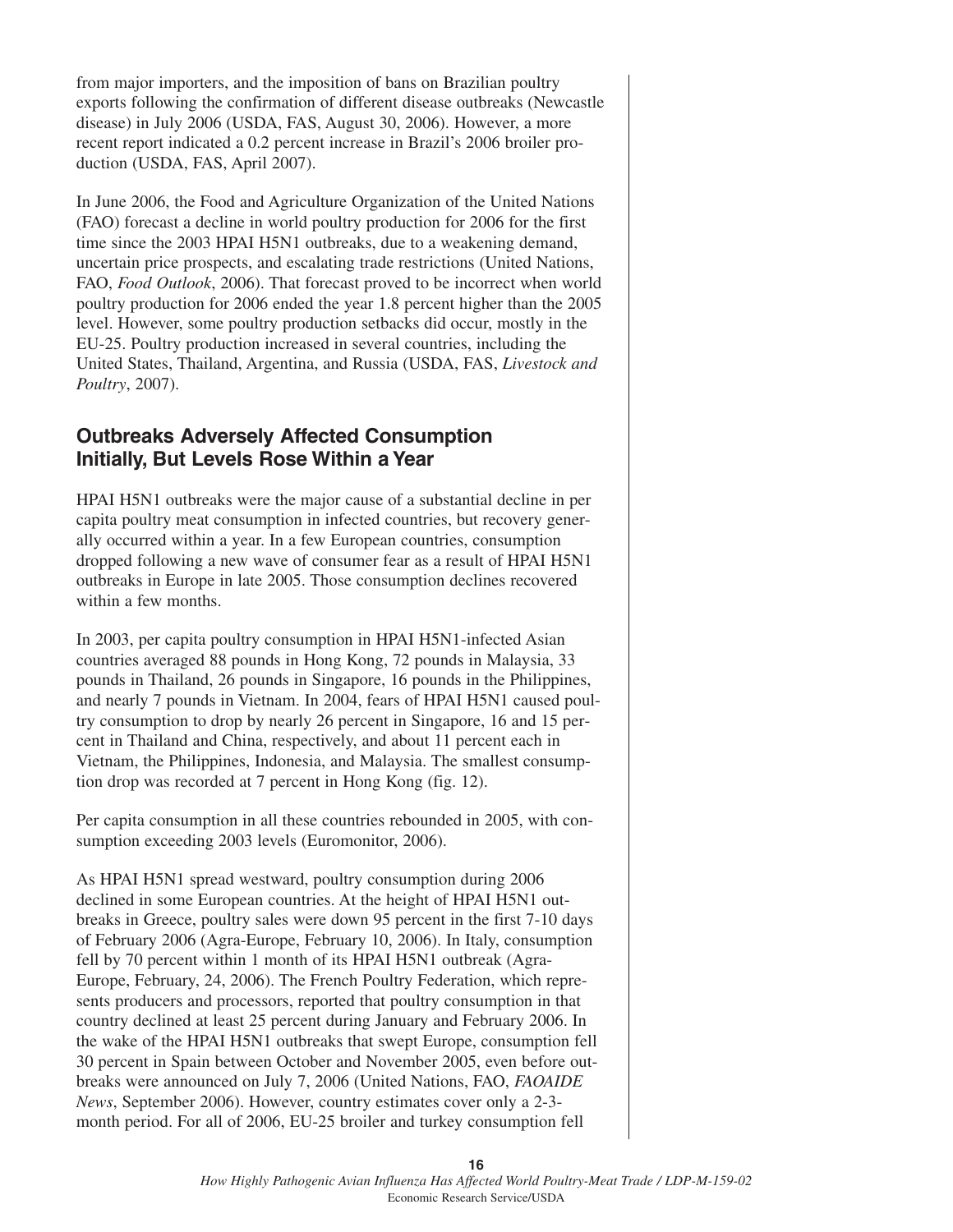### Figure 12 **HPAI impact on per capita consumption in infected Asian countries, 2003-05**



Source: United Nations, FAOSTAT.

by 2.7 and 2.8 percent, respectively, compared with 2005 (USDA, FAS, January 30, 2007).

# **Domestic Poultry Prices Dropped Sharply With Outbreaks, Then Recovered**

Domestic poultry prices in infected countries declined substantially soon after the HPAI H5N1 outbreaks in late 2003, but the declines were temporary. Prices stayed low for a few months, rebounding with occasional increases above pre-outbreak levels before returning to the pre-outbreak level within nearly 12 months. Price declines were due to a decrease in demand, reflecting consumer fear of eating poultry meat and fears of HPAI H5N1 virus transmission from poultry to humans. For example, in China, broiler retail prices declined from 5.7 yuan per jin (500 grams) in December 2003 to 5.3 in March 2004, before they rebounded, overshot, and returned nearly to the pre-outbreak price 1 year later in December 2004 (fig. 13) (China National Development and Reform Commission, 2006).

Likewise, in Japan, broiler wholesale leg prices decreased 28 percent from 657 yen in December 2003 to 473 yen per kilogram in March 2004, rose and dropped again, reflecting prices in global markets. Japan depends largely on foreign exports to cover domestic consumption (Government of Japan, 2006). In addition, Japan's traditional suppliers, China and Thailand, still could not export uncooked poultry, leaving Brazil, U.S., and EU-25 exports available, but at higher prices. In June 2004, Japan lifted the ban on U.S. imports, which resulted in Japan's domestic market prices' stabilizing to pre-outbreak levels in exactly 1 year (fig. 14) (European Commission, 2006).

In Thailand, broiler retail prices reached a bottom in February 2004, started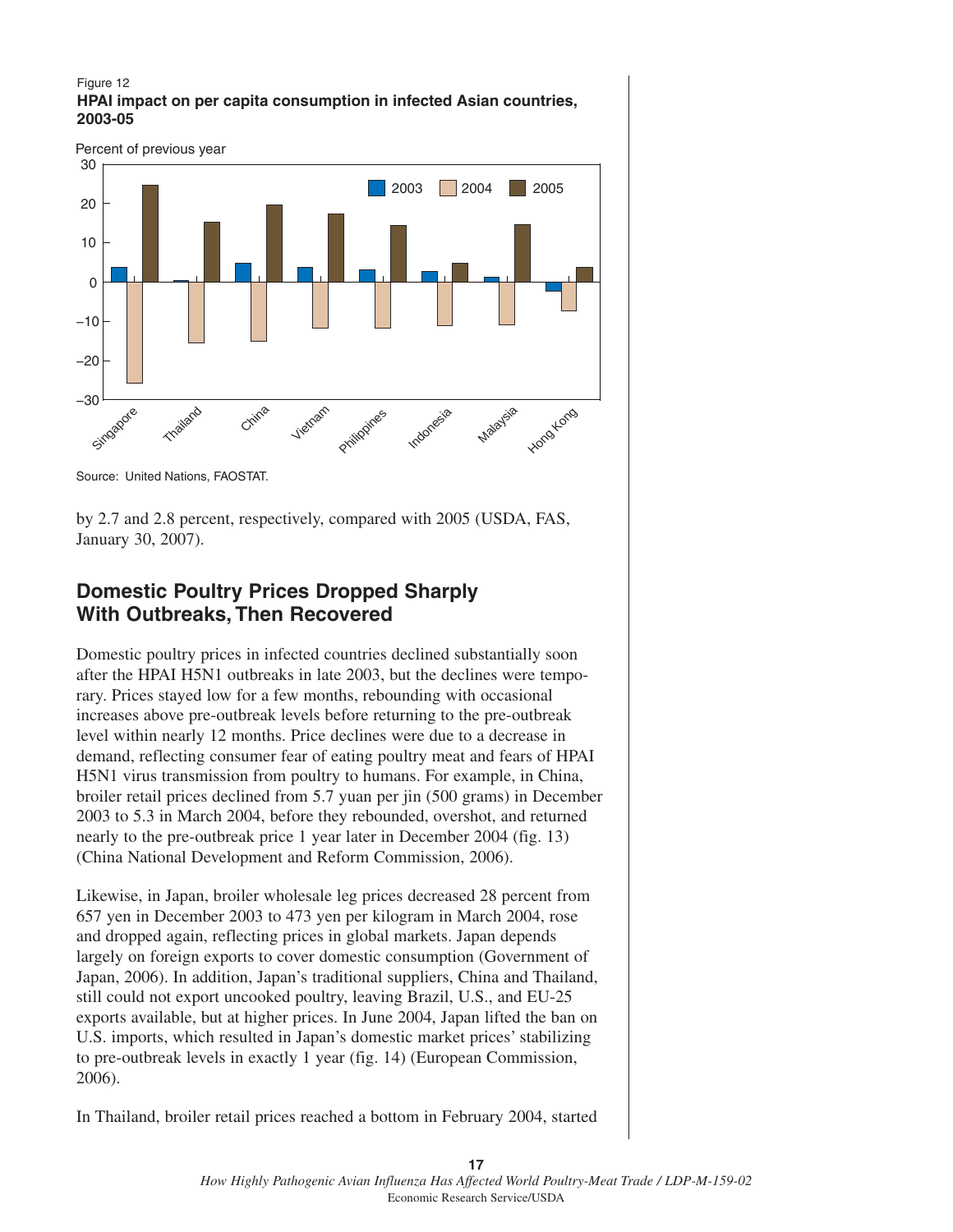### Figure 13 **Broiler retail prices in China, December 2003 to December 2004**



Source: China National Development and Reform Commission, July 2006.



### **Broiler thigh wholesale prices, Tokyo, December 2003 to December 2004**



Source: Monthly Statistics of Agriculture Forestry & Fisheries, Government of Japan, Tokyo, March 2006.

Figure 15

### **Retail prices for skinless boneless broiler meat in Bangkok, November 2003 to May 2005**



Source: USDA GAIN Report No. TH5011, February 1, 2005; and Gain Report No. TH5092.

**18** *How Highly Pathogenic Avian Influenza Has Affected World Poultry-Meat Trade / LDP-M-159-02* Economic Research Service/USDA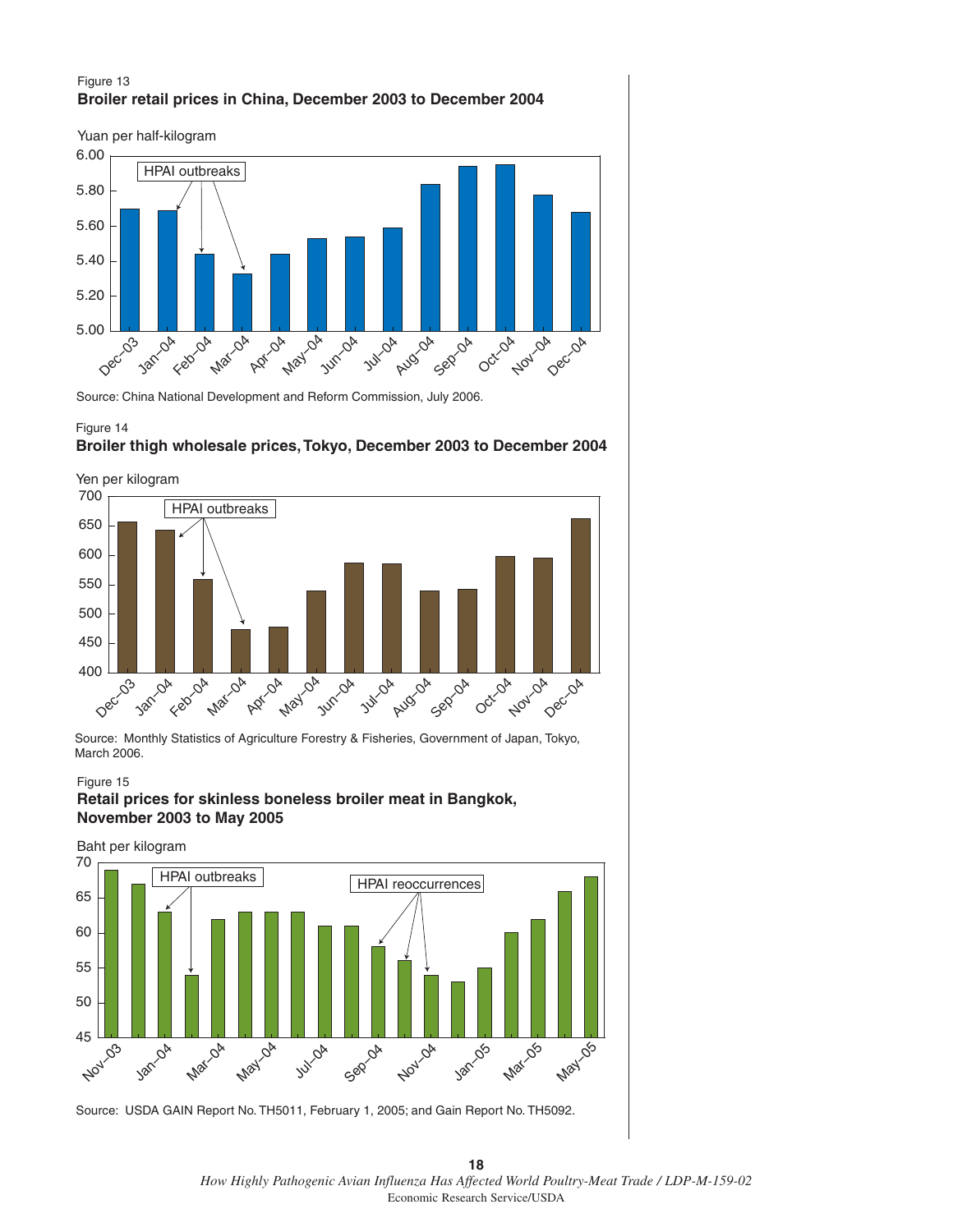to rebound in March, but dropped again, due to new HPAI H5N1 outbreaks recorded in mid-year (fig. 15) (USDA, FAS, September, 2005). As a result, prices took more than a year to return to pre-outbreak levels.

A similar price pattern has surfaced in Europe since late 2005. Figure 16 shows price movements in France, Italy, and Greece immediately before and after the HPAI outbreaks. Prices stayed lower for a few months and then rose to the pre-outbreak levels (European Commission, 2006).

# **Outbreaks' Impact on International Export Prices Was Temporary**

Export prices of poultry meat followed a pattern similar to that observed in domestic markets—they initially dropped sharply due to consumer fears, overshot pre-outbreak levels as supplies declined, and returned to pre-outbreak levels as markets reacted to increases in production. That cycle usually takes several months. Demand for poultry starts to increase as consumers become more educated about the disease. Education about two facts was especially important in restoring consumer demand for poultry: cooking poultry at 165 degrees Fahrenheit will kill the virus, and only close and sustained exposure to infected live or dead birds or products such as shell eggs, feather, viscera, etc., can cause human infection (OIE, October 2005; Swayne, 2006).

China's export prices of whole frozen chicken (HS 020712) declined 16.7 percent from \$1,366 per ton in December 2003 to \$1,138 in February 2004, rebounding by 63 percent in March 2004, when China was declared free of HPAI (Agra-Europe, May 7, 2004).<sup>3</sup> China's prices were as high as \$1,843 per ton in May, but dropped to \$1,403 per ton in June 2004, exactly when Japan restarted chicken imports from the United States (Agra-Europe, June 11, 2004). As a result, China's prices declined to their pre-outbreaks prices in July 2004. Thailand's prices for the same category were last reported at \$2,077 per ton in December 2003, but were not reported for all of 2004, as

### Figure 16





<sup>3</sup>Export prices were derived from Global Trade Atlas (GTA) and defined as a monthly average unit value, reflecting unit price per metric ton on the border or at a national port (freeon-board, or FOB). FOB includes the price of the goods, transportation of the goods to the port of shipment, plus loading costs.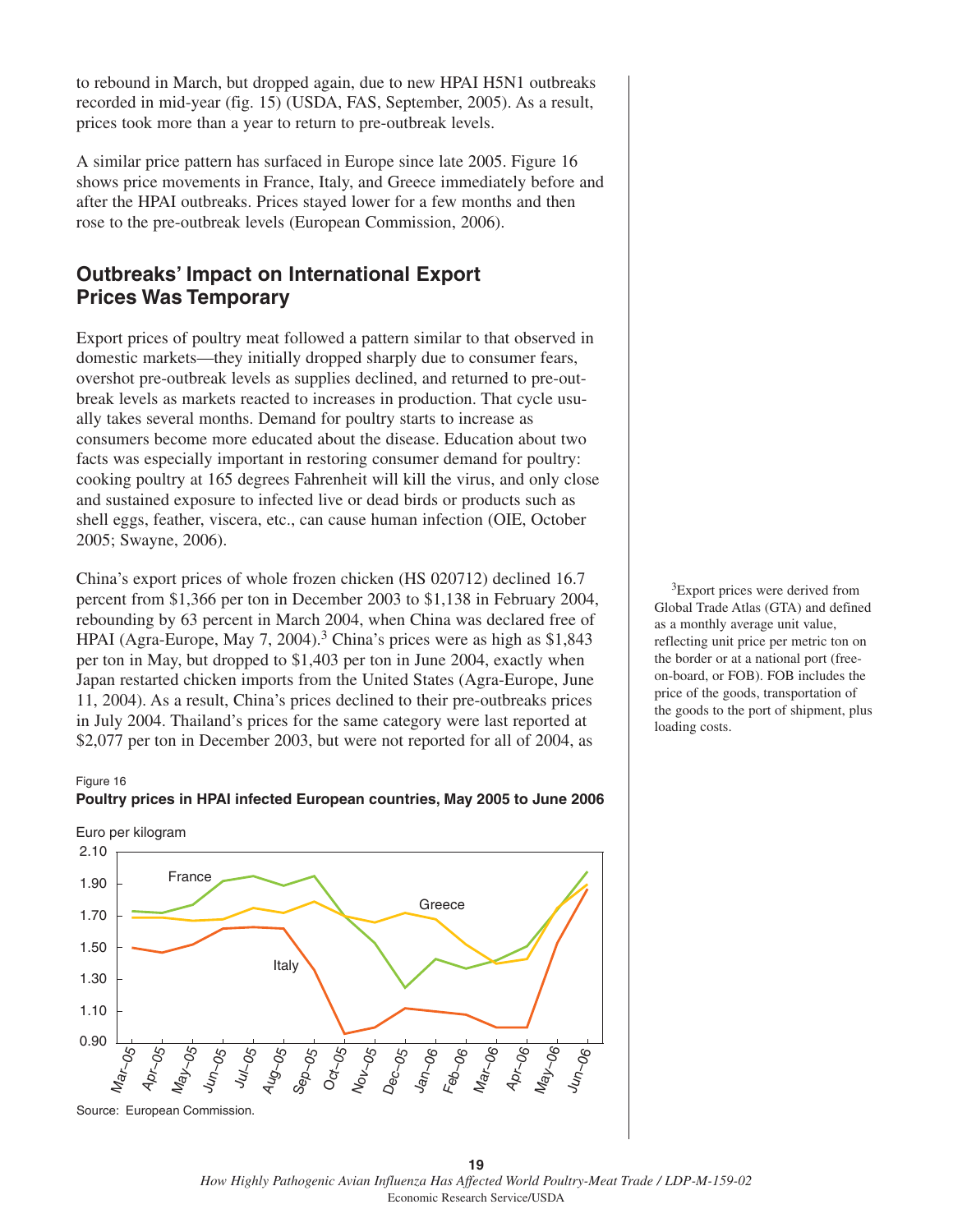the country ceased exports of whole frozen chicken and changed to exports of more lucrative chicken parts (World Trade Atlas, 2007).

Declines in poultry export prices were reported in noninfected major exporting countries, such as the United States and Brazil, as import demand declined worldwide due to consumer fears of eating poultry (fig. 17). U.S. export prices decreased 31 percent from December 2003 to February 2004, when Japan imposed an import ban on U.S. poultry after the outbreak of a less dangerous HPAI variant in poultry flocks in Texas, and LPAI outbreaks in poultry flocks in Connecticut, Rhode Island, New Jersey, Maryland, and Delaware. However, U.S. prices rebounded strongly to \$1,499 per ton in June 2004, when Japan restarted imports from most U.S. States. Toward year's end, U.S. export prices dropped to the pre-outbreak level, due to rising competition from other exporters.

Brazilian export prices declined 4 percent between December 2003 and February 2004, rose slightly in March and April 2004, then declined to the pre-HPAI level toward year's end. EU-25 prices behaved similarly to Brazil's during December 2003-December 2004 (fig. 17).

Following HPAI outbreaks in Europe in late 2005, world poultry prices fluctuated in a way similar to Asian prices. French poultry export prices (France is the EU-25's largest exporter) dropped 36 percent over a 4-month period ending in March 2006. Brazil's export prices in May 2006 were 27 percent lower than in December 2005, due to consumer fears in importing countries and import bans imposed following outbreaks of Newcastle disease later in 2006.

### Figure 17 **Export prices of frozen whole chicken (HS 020712), October 2003 to December 2004**



**20** *How Highly Pathogenic Avian Influenza Has Affected World Poultry-Meat Trade / LDP-M-159-02* Economic Research Service/USDA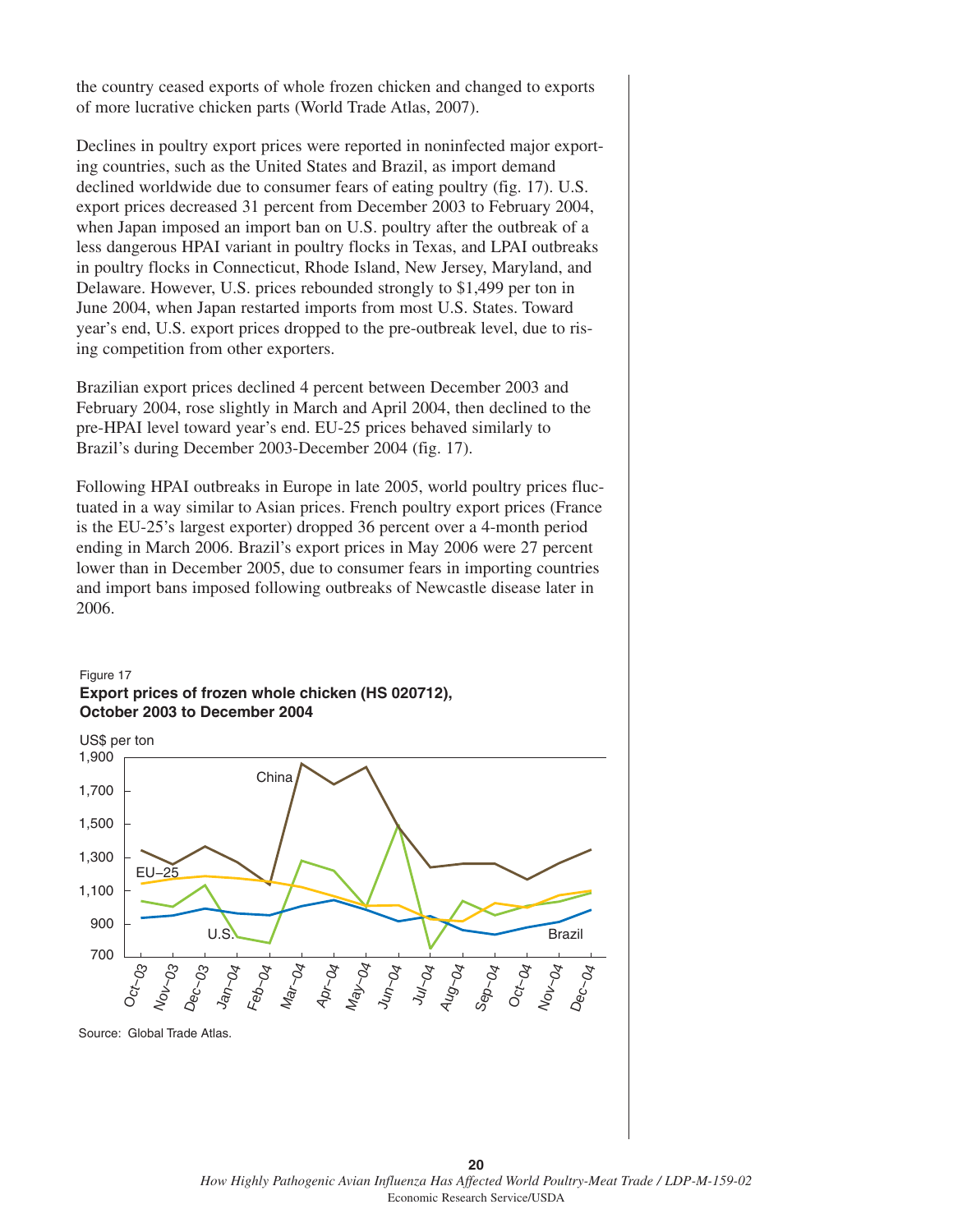Consequently, in July 2006, U.S. whole frozen chicken sold at a 40 percent premium over December 2005 prices because the United States was the only major disease-free exporter of uncooked poultry meats (fig. 18).

### Figure 18 **Export price of whole frozen chicken (HS 020712), October 2005 to January 2007**



Source: Global Trade Atlas.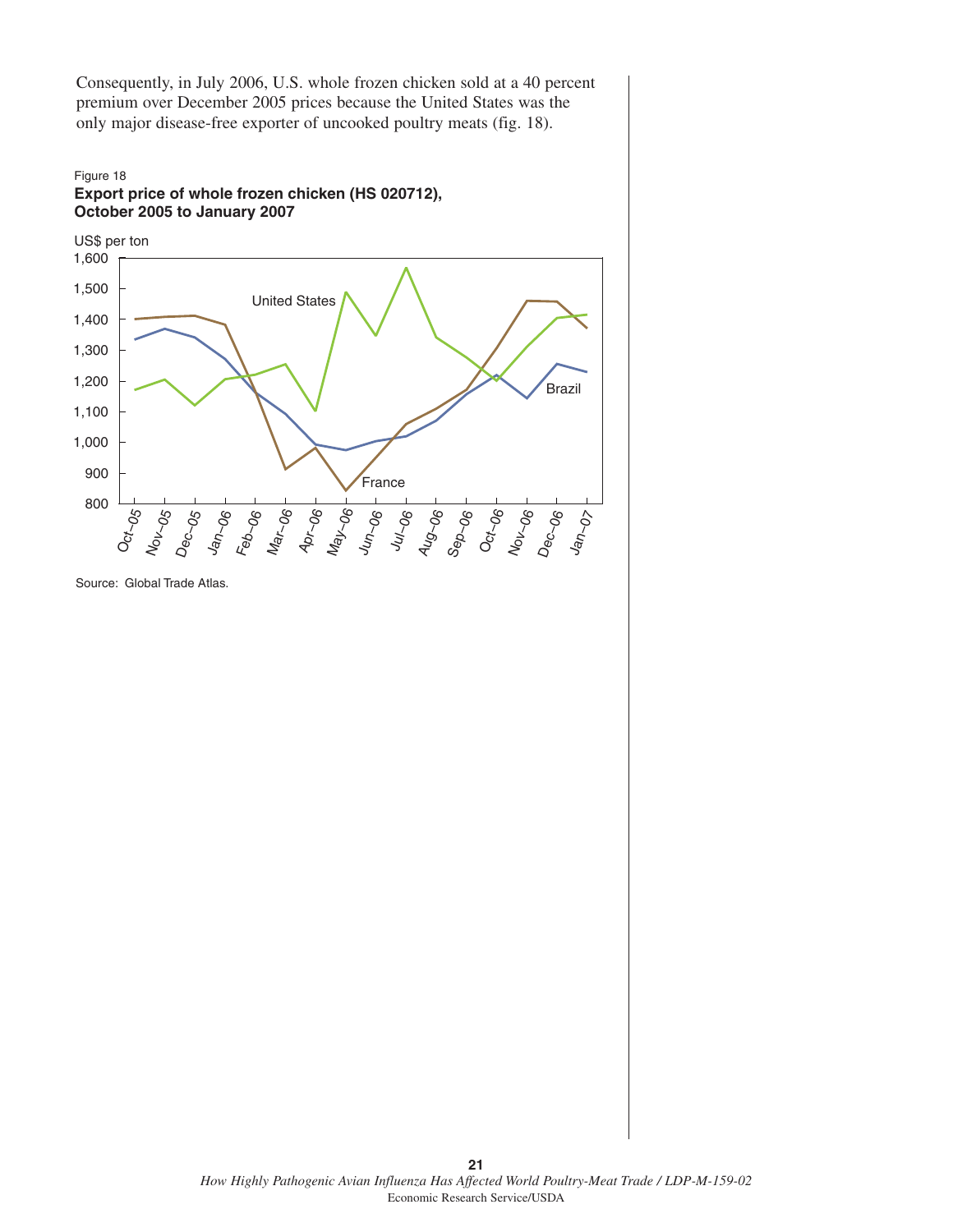# **Conclusions and Implications**

The virulent HPAI H5N1 virus spread across much of Asia starting in late 2003, then spread to Russia and Central Europe, the Middle East, Africa, and Western Europe. It had severe impacts on the global poultry industry, even in those countries not infected with the virus.

Consumer fears adversely affected poultry consumption, leading to lower domestic prices, decreased production, lower feed industry sales downstream, and to lower global poultry meat exports. Initially, major importers banned cooked and uncooked poultry meat shipped from HPAI H5N1 infected countries. Later, those countries allowed only poultry meat imports subjected to heat treatments that killed the virus, acknowledging that the main risks to humans arise when humans have prolonged direct contact with infected birds or their products.

The impact of the HPAI was perhaps more direct and severe in East and Southeast Asia, Central Europe, the Middle East, and Africa, where the virulent virus caused the death or culling of several million birds. These regions' high casualty rates were due to the large proportion of poultry raised in small, backyard, unprotected flocks in rural areas. In Western Europe, most commercial production is in temperature-controlled enclosures. Yet, a considerable number of outdoor and free-range operations also exist in Western Europe, motivated by consumers' willingness to pay higher prices for birds raised in these environments. Western Europe's free-range operations resemble the backyard operations of Asia, the Middle East, and Africa in their exposure to wild birds, and if it were not for growers' alertness and governments' extreme cautiousness, larger losses would have occurred in the European Union. For example, Germany imposed a ban on outdoor poultry production in October 2005, even before the first case was found on the German Baltic island of Ruegen in February 2006. France imposed a similar ban in February 2006, affecting many growers who previously were motivated by the extra bonus for poultry grown with the "raised outdoors" label "Poulet de Bresse."

Analysis of the HPAI impact on global markets of poultry meats indicates that trade went through two stages due to the virus outbreaks. The first stage was a decline in import demand for both uncooked and cooked poultry meats, due to consumers' fear of contracting avian influenza by eating poultry meat. This was, however, a short-lived phenomenon that temporarily reduced consumption, prices, and production.

After bans on fresh and frozen uncooked poultry exports in early 2004, Thailand and China rapidly increased production of cooked poultry, taking advantage of comparatively low labor costs. Brazil also realized gains from cooked poultry exports from 2004 until the EU imposition of quotas and high tariffs on cooked chicken and turkey in November 2006. The market was lucrative, adding substantial revenue through sales of value-added products, partially replacing uncooked poultry sales.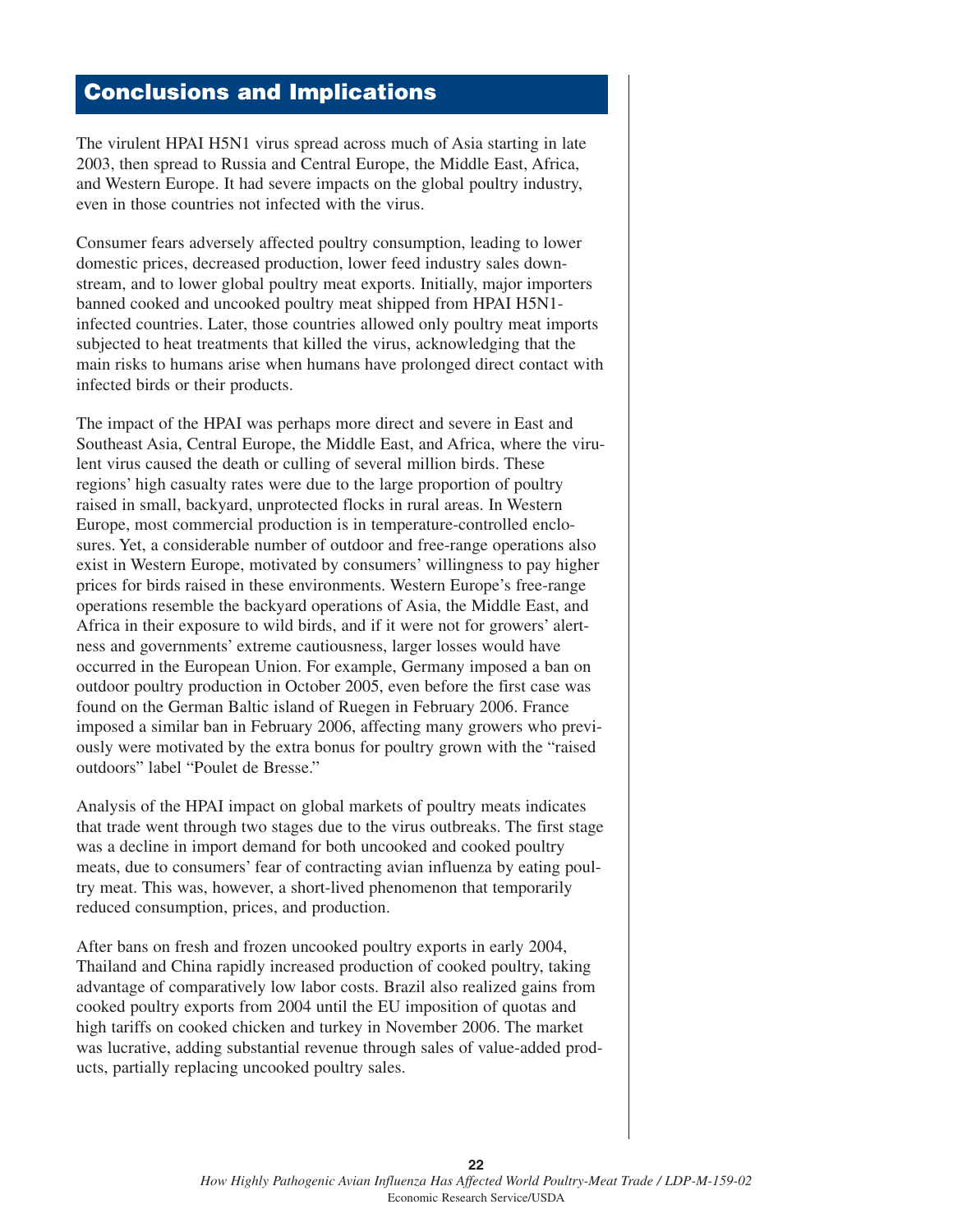Thus, the second stage of the impact of HPAI H5N1 outbreaks affected poultry producers in uninfected countries by opening new trade opportunities in global poultry markets. Export opportunities for uncooked poultry arose in countries that had banned imports from their traditional suppliers. For example, Japan, the world's second largest importer, was able to switch its uncooked poultry imports from traditional suppliers, such as Thailand and China, to the United States and Brazil.

HPAI H5N1 effects increased cooked poultry exports as a share of total poultry global exports in response to consumer demand for safe poultry meat. Cooked poultry exports provided a cushion for the poultry industry in late 2005, when the uncooked poultry export market declined substantially. The cooked poultry market proved to be a stabilizing factor for the world poultry market. Without the rise in cooked poultry exports, the global market could have experienced greater losses, particularly during the first half of 2006.

Observations of the effects of HPAI H5N1 on the poultry industry around the world suggest some implications for U.S. poultry in particular:

- The U.S. Department of Agriculture (USDA) maintains trade restrictions on the importation of poultry and poultry products originating from countries and/or regions where the HPAI H5N1 strain has been detected in commercial or traditionally raised flocks. USDA regulations require that import permits accompany properly sanitized poultry products, such as raw feathers. Additionally, USDA has increased its monitoring for illegally smuggled poultry and poultry products through an anti-smuggling program in coordination with the U.S. Department of Homeland Security's Customs and Border Protection office.
- HPAI H5N1 infections in commercial poultry production in the United States may be less likely than in some other countries because most U.S. commercial production is in temperature-controlled enclosures that protect flocks from contact with wild birds. U.S. producers can take additional precautions to further reduce the likelihood of wild-bird contact, through association or droppings, with their poultry flocks.
- When HPAI H5NI outbreaks have occurred, domestic production generally declines sharply and then returns to pre-outbreak levels in less than a year, depending on the extent and scope of the outbreak, the time required to contain it, and the time required to recover uncooked poultry meat exports. Recovering or expanding export markets (for example, expanding markets for cooked meats) would help support prices, encouraging domestic producers to rebuild flocks.
- Demand for U.S. poultry has increased following infections in competing exporters, offering opportunities for rising U.S. exports. There is a lucrative global market for cooked poultry in particular, which is priced much higher than uncooked poultry.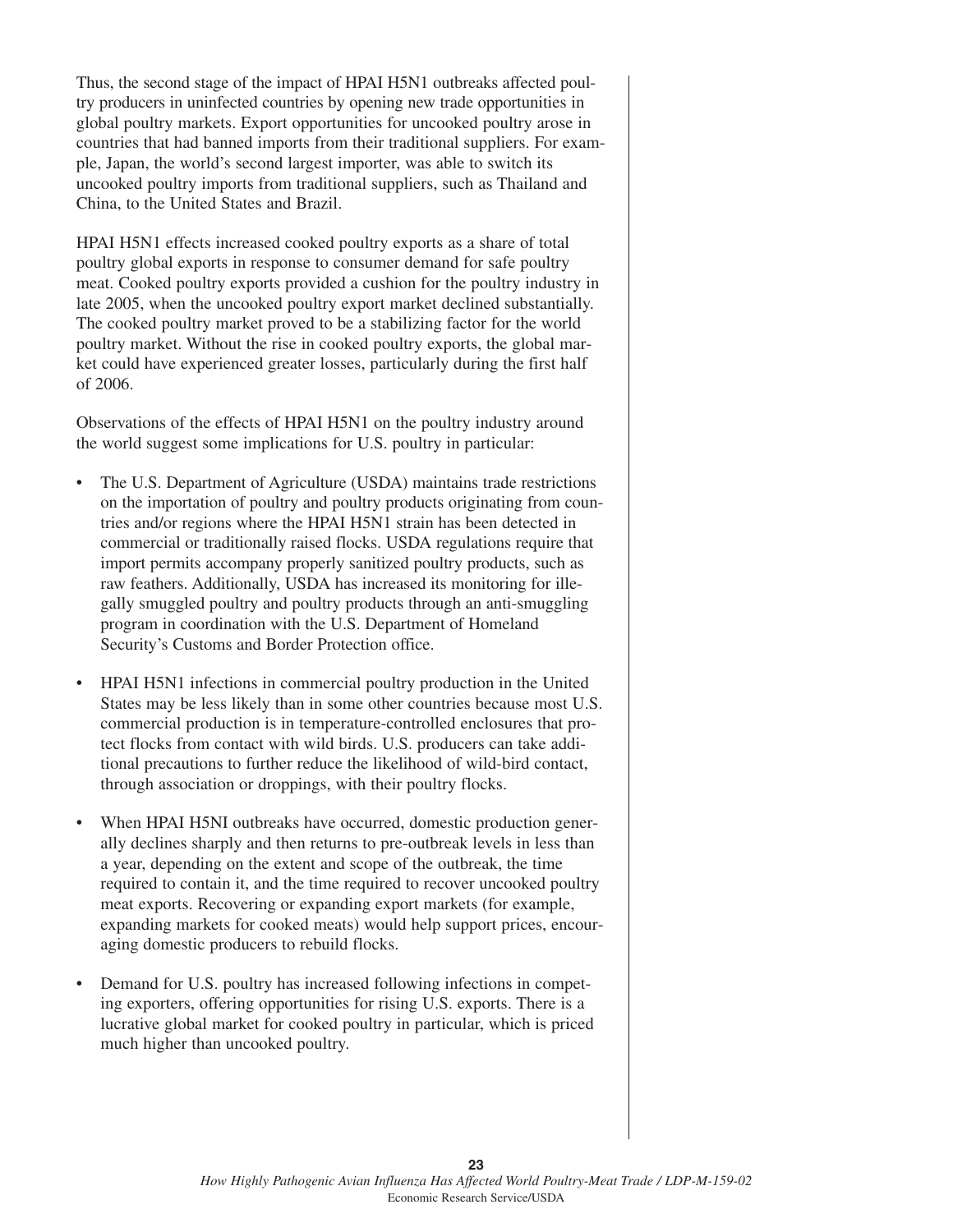The experiences of other countries affected by outbreaks often follow a pattern of initial declines in poultry consumption as consumers fear contagion, followed by recovering consumption after a few months as consumers gain confidence (USDA GAIN Reports, 2004-2006). The time lag occurs because consumers are often unaware of many relevant facts about HPAI H5N1 virus and food safety in the initial stages of an outbreak. However, media coverage and consumer education have allayed consumers' fears and enticed them to revive poultry meat consumption (USDA, GAIN Report, 2006).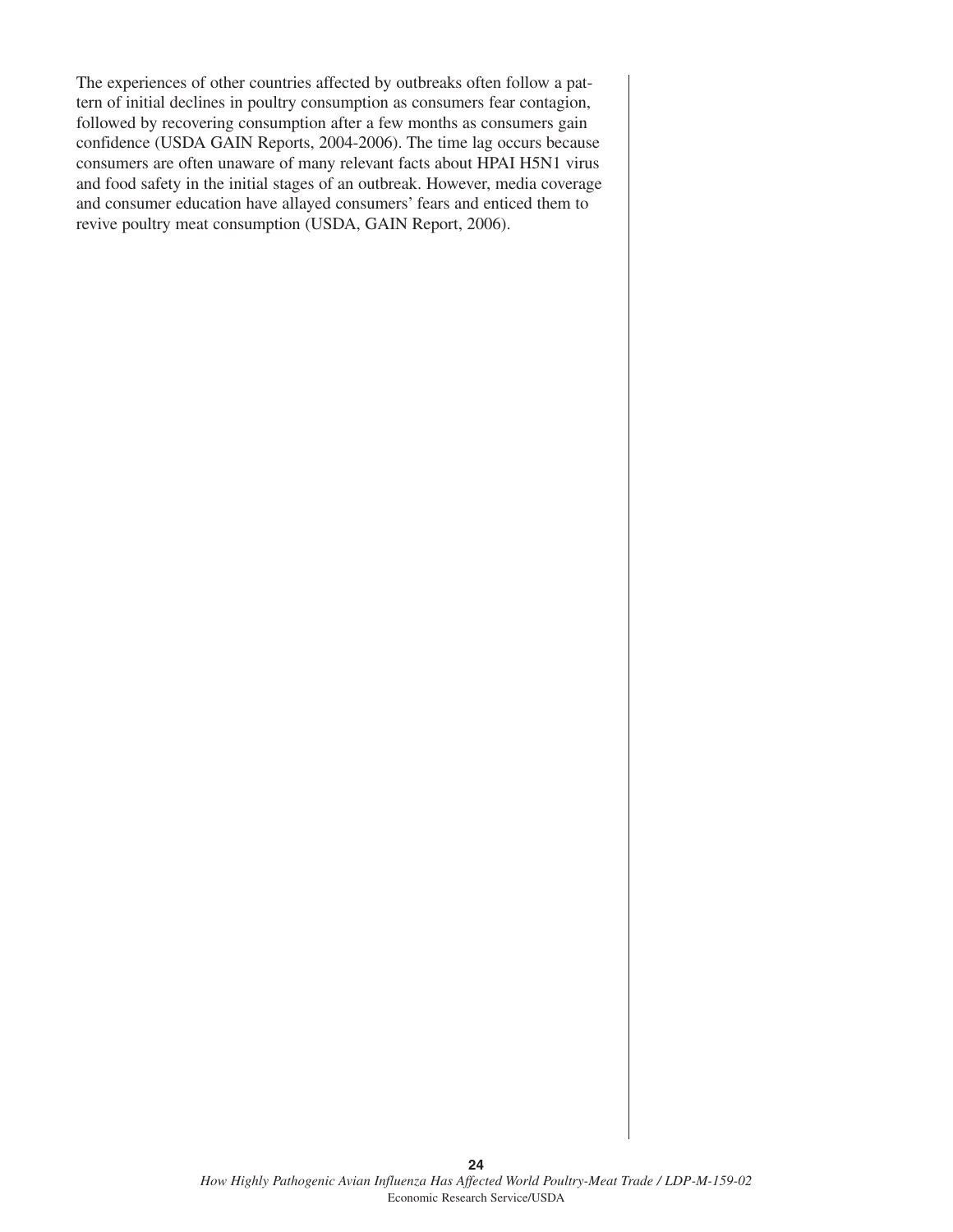# **References**

Agra-Europe AE2199, March 31, 2006. http://www.agra-net.com/portal/ Agra-Europe AE2196, February 24, 2006. http://www.agra-net.com/portal/ Agra-Europe AE2194, February 10, 2006. http://www.agra-net.com/portal/ Agra-Europe, AE2109, June 11, 2004. http://www.agra-net.com/portal/ Agra-Europe AE2104, May 7, 2004. http://www.agra-net.com/portal/ China National Development and Reform Commission, China Price Information Network, July 2006. <http://www.chinaprice.gov.cn> Euromonitor 2006. http://www.euromonitor.com/ European Commission, European Union, Agriculture and Rural Development web page. Accessed October 2006. [http://ec.europa.eu/agri](http://ec.europa.eu/agriculture/publi/prices/index_en.htm)[culture/publi/prices/index\\_en.htm](http://ec.europa.eu/agriculture/publi/prices/index_en.htm) European Commission, European Union, *Food Safety—From the Farm to the Fork* web page, Animal Diseases: Avian Influenza. Accessed November 2006. [http://ec.europa.eu/food/animal/diseases/controlmea](http://ec.europa.eu/food/animal/diseases/controlmeasures/avian/index_en.htm)[sures/avian/index\\_en.htm](http://ec.europa.eu/food/animal/diseases/controlmeasures/avian/index_en.htm) Global Trade Atlas, May 2007. http://www.gtis.com/gta/usda/ Government of Japan, Ministry of Agriculture, Forestry, and Fisheries, *Monthly Statistics of Agriculture, Forestry, and Fisheries*, Tokyo, March 2006, and previous issues. International Livestock Research Institute, *Livestock in the News* web page. Accessed August 9, 2006. http://www.ilri.org/ilripubaware/ShowDetail.asp?CategoryID=NEWS&Pr oductReference Martin, V., A. Forman, and J. Lubroth, *Preparing for Highly Pathogenic Avian Influenza*, United Nations, Food and Agriculture Organization, 2006. [http://www.fao.org/docs/eims/upload/200354/HPAI\\_manual\\_en.pdf](http://www.fao.org/docs/eims/upload/200354/HPAI_manual_en.pdf) OIE (World Organization for Animal Health), update on avian influenza in animals (type H5). Accessed October 26, 2006. [http://www.oie.int/downld/AVIAN%20INFLUENZA/A\\_AI-Asia.htm](http://www.oie.int/downld/AVIAN%20INFLUENZA/A_AI-Asia.htm) OIE (World Organization for Animal Health), *Disease Information*, Vol. 19, No. 33, August 17, 2006. [http://www.oie.int/eng/info/hebdo/AIS\\_05.HTM](http://www.oie.int/eng/info/hebdo/AIS_05.HTM) OIE (World Organization for Animal Health), avian influenza web page. Accessed October 2005. [http://www.oie.int/eng/info/en\\_influenza.htm](http://www.oie.int/eng/info/en_influenza.htm)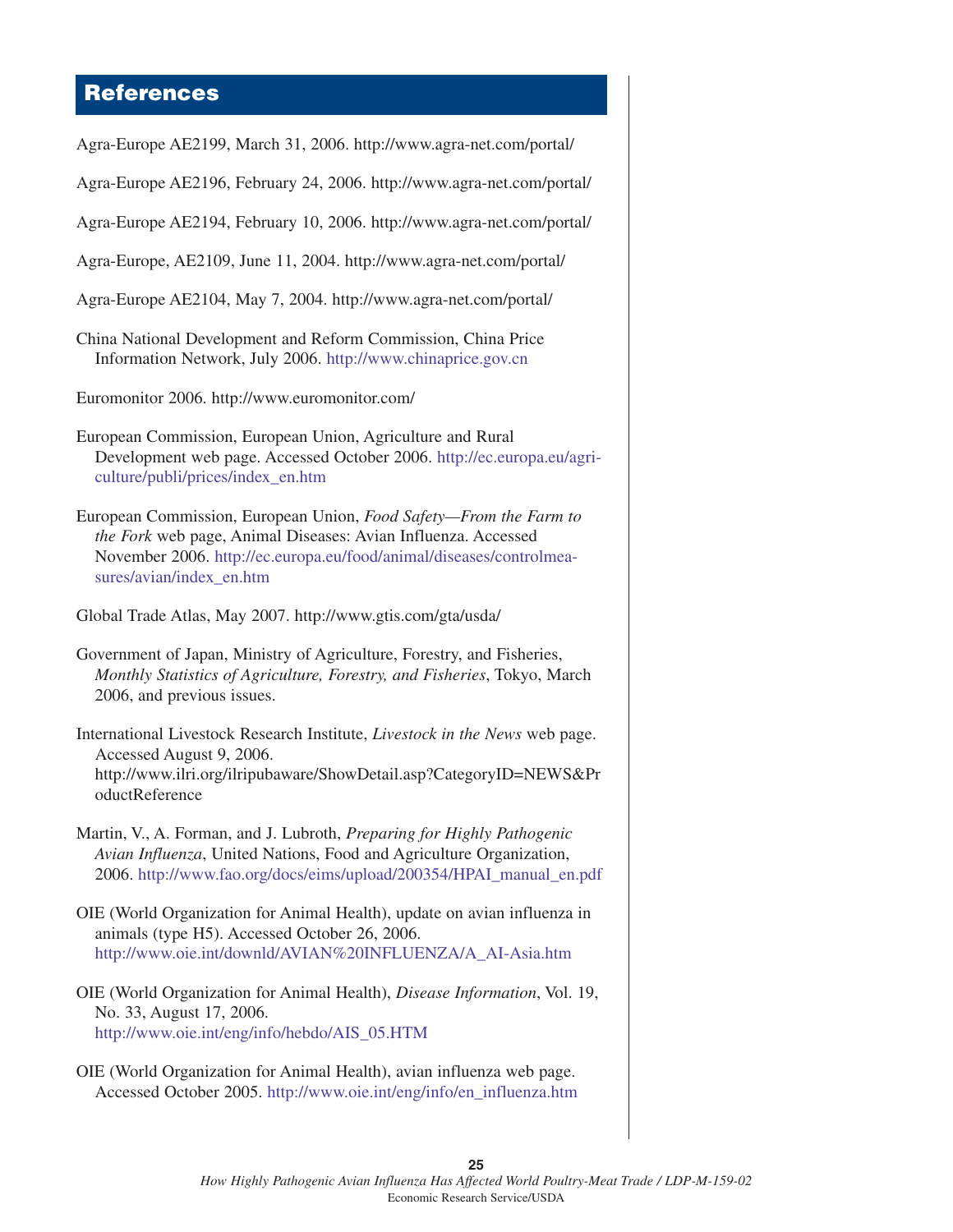| Organization for Economic Cooperation and Development (OECD) website.<br>Accessed August 22, 2007.                                                                                                                                                                      |
|-------------------------------------------------------------------------------------------------------------------------------------------------------------------------------------------------------------------------------------------------------------------------|
| Otte, M.J., Nugent, R. and McLeod, A. Transboundary Animal Diseases:<br>Assessment of Socio-Economic Impacts and Institutional Responses.<br>UN/FAO, Livestock Information and Policy Branch, AGAL, February<br>2004.                                                   |
| Swayne, David, "Microassay for Measuring Thermal Inactivation of H5N1<br>High Pathogenicity Avian Influenza Virus in Naturally Infected Chicken<br>Meat," International Journal of Food Technology 108, 2006, pp. 268-71.<br>http://www.elsevier.com/locate/ijfoodmicro |
| United Kingdom Department for Environment, Food, and Rural Affairs<br>(Defra), Avian influenza outbreak update, February 2007.<br>http://www.defra.gov.uk/news/2007/070212a.htm                                                                                         |
| United Nations, Food and Agriculture Organization, Animal Health Special<br>Report: Avian Influenza-Disease Card, October 31, 2006.<br>http://www.fao.org/ag/againfo/subjects/en/health/diseases-<br>cards/avian.html                                                   |
| United Nations, Food and Agriculture Organization, FAOAIDE News, Avian<br>Influenza Disease Emergency Situation Update 47, July 31, 2007.<br>http://www.fao.org/docs/eims/upload//231580/AIDENews_aug07_no47.pdf                                                        |
| United Nations, Food and Agriculture Organization, Food Outlook: Global<br>Market Analysis, No. 1, June 2006.<br>http://www.fao.org/docrep/009/j8126e/j8126e10.htm                                                                                                      |
| United Nations Trade Statistics August 2007. http://fastnet.usda.gov/untrd-<br>scripts/unmain.exe                                                                                                                                                                       |
| U.S. Department of Agriculture, Foreign Agricultural Service, Global<br>Agriculture Information Network (GAIN) Report No. E47009,<br>Washington, DC, January 30, 2007.                                                                                                  |
| U.S. Department of Agriculture, Foreign Agricultural Service, Global<br>Agriculture Information Network (GAIN): BR6623, August 30, 2006.                                                                                                                                |
| U.S. Department of Agriculture, Foreign Agricultural Service, Global<br>Agriculture Information Network (GAIN) Report No. TH5092,<br>Washington, DC, September 14, 2005.                                                                                                |
| U.S. Department of Agriculture, Foreign Agricultural Service, Global<br>Agriculture Information Network (GAIN) Report No. TH5011,<br>Washington, DC, February 2, 2005.                                                                                                  |
| U.S. Department of Agriculture, Foreign Agricultural Service, Livestock and<br>Poultry: World Markets and Trade, Circular Series DL&P 1-07,<br>Washington, DC, April 2007. Available at: http://www.fas.usda.gov/dlp/<br>circular/2007/livestock_poultry_04-2007.pdf    |